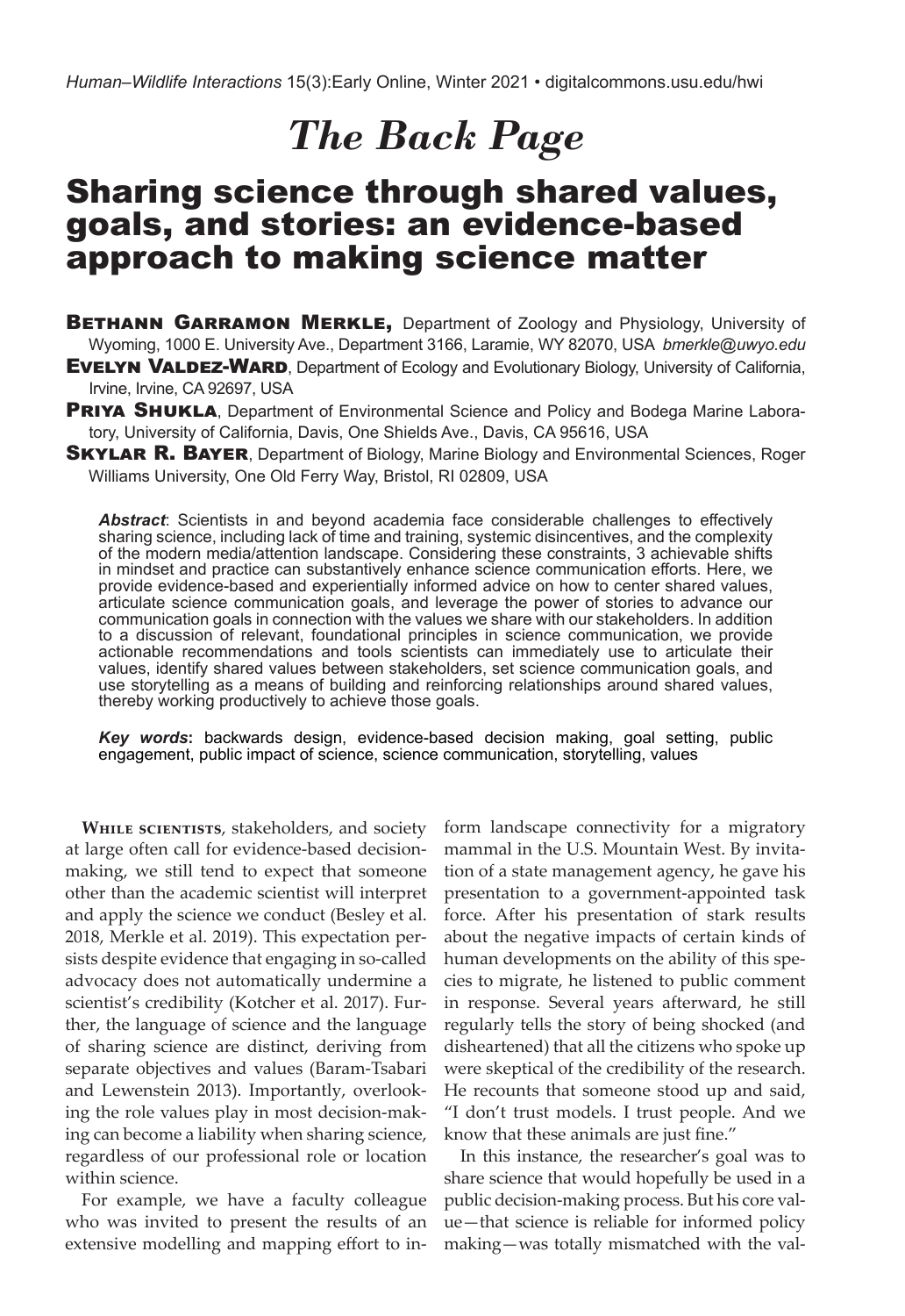ues of the stakeholders who distrusted research that contradicted their perceptions and personal experience. In such cases, it is counterproductive or even dysfunctional for scientists to rely on scientific norms and jargon (Baram-Tsabari and Lewenstein 2013, Fiske 2018).

Here, we outline an approach to move beyond this chasm of values and toward more productive and meaningful efforts to share science. We emphasize the essential interplay between values, goals, and stories, which are shared between and among stakeholders (Figure 1). We delve into attributes of each of these factors, which scientists can actively work on to build a sense of confidence in achieving shared outcomes with stakeholders. We also provide examples from our experience (primarily in the United States), along with explicit suggestions (Figure 2) and resources (Table 1; Supplement 1) for how to implement the recommendations we share. Though we acknowledge the significant time burden and systemic disincentives that complicate and impede scientists' and practitioners' efforts to share science, we argue that the 3 shifts in mindset and practice we present here can improve the reach and utility of research.

Often, values, goals, and stories interact with one another, rather than being completed in a specific stepwise fashion. Science communication efforts can therefore benefit from these 3 practices:

(1) Understanding both our values and those of our target stakeholders and identifying which values we, as the communicator, share with our stakeholders.

(2) Regularly articulating and reflecting on our goals, as they are informed by these shared values.

(3) Leveraging the power of stories to advance our communication goals in connection with the values we share with our stakeholders.

Indeed, stories can be a tool for uncovering the values of our stakeholders. Further, the stories we decide to share are often based on what our goals are, and these stories can also demonstrate how we share values.



**Figure 1.** Concept diagram of values, goals, stories interacting together to enhance science communication by scientists.

# **Key terms in scicomm**

As illustrated by our colleague's case above, and recognized widely by international plain language initiatives, jargon (e.g., technical terminology that can be described in more accessible ways) can impede knowledge exchange and convergence on shared values (Plain Language Action and Information Network 2011, Greene 2013, Smith and Merkle 2021). So, before we proceed with our discussion of how to enhance your approach to sharing science, we offer the following working definitions. First, we note that our use of "scientist" throughout this manuscript is inclusive of academic researchers, scientists active in other professional sectors, and science-allied practitioners—essentially, anyone who plays a role in production of and subsequent efforts to disseminate or apply science.

# **Scientific communication vs. science communication**

Within the science communication research and practitioner community, scientific communication (with academic and other field-specific colleagues) and science communication are not considered synonymous (Brownell et al. 2013). The latter is frequently referred to as broader impacts, public engagement or outreach, and the like. We use science communication (scicomm) as an umbrella term for all of these latter efforts, as our focus here is on scicomm aimed at broadly integrating science into stakeholder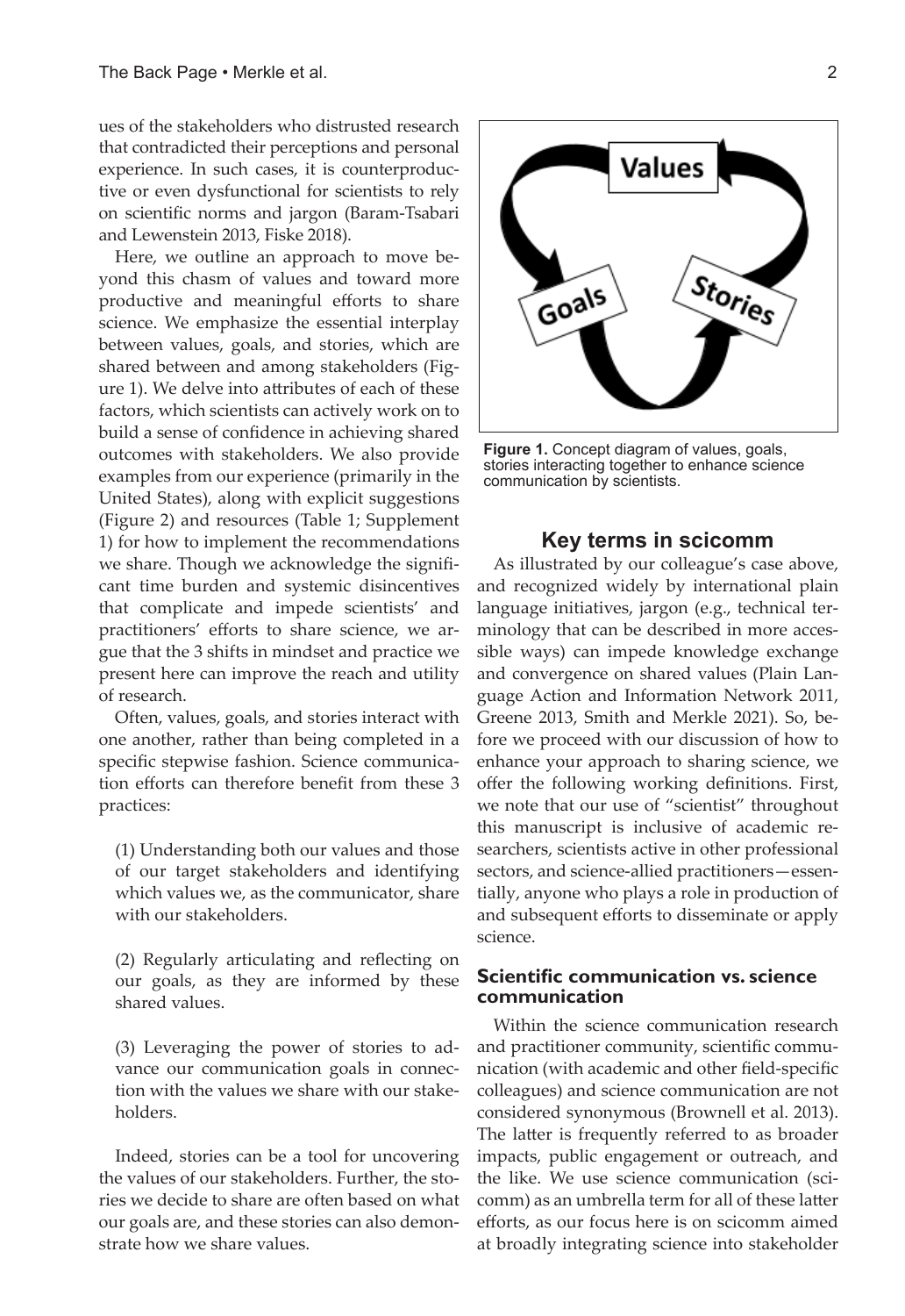

**Figure 2.** A conceptual flow chart of how to start the process of reflecting on values that inform your goals and how both interact with stories to share science.

environments. These may include arenas such as policy and management, K-12 education, community members, science enthusiasts, etc.

#### **Stakeholders vs. audiences**

Similarly, we distinguish between audiences (passive, being talked at) and stakeholders, who are ideally actively engaged with multiple stages of a research and scicomm process. The stakeholder-oriented approach accounts for 2 key considerations: there is no "general public" and the "deficit model" does not work.

Each scientific topic or research endeavor has numerous stakeholder groups with varying needs, interests, and degrees of familiarity with given technical aspects of science. Catching and holding any group of stakeholders' attention, and then effectively sharing our science with them, is a complex challenge. For example, in the United States, there used to be limited media outlets. These were required by federal law to provide factual, balanced coverage of news that was in the public interest. Most of those restrictions have since been overturned or eliminated. Now, we get information from countless sources tailored to increasingly narrow perspectives (Resnik 2011, Scheufele 2014, Iyengar and Massey 2019). Thus, our scicomm efforts must be calibrated to each stakeholder group, rather than an amorphous "public."

We're also faced with "alternative facts," dis-

information campaigns, short attention spans, and information overload (Weinreich et al. 2008, Hilbert and López 2011). A growing body of data supports our colleague's experience at that migration task force meeting: people are not persuaded by numbers or facts (Nyhan and Reifler 2010, Lakoff 2014, Kaplan et al. 2016). We are quantifiably more influenced by prior beliefs, social pressures, and convenience (Lidskog 1996, Scheufele 2014). Thus, scicomm efforts must account for the social environments and sociopolitical values of our stakeholders.

# **Deficit vs. dialogue and co-production approaches to scicomm**

What this really means is that traditional, default ways of doing scicomm must be overhauled. The idea that people will change their minds or their behavior if they get enough information is known as the "deficit model" (Simis et al. 2016). As you can imagine, telling people they are wrong or uninformed is not very persuasive (Sambrook et al. 2021). In fact, our brains actively resist information that challenges our sense of identity and understanding of the way we fit in the world (Kahneman 2012). Even the most rigorously trained scientists are driven by these fundamental aspects of human nature.

Instead of hoping that people will make evidence-based decisions if we give them more in-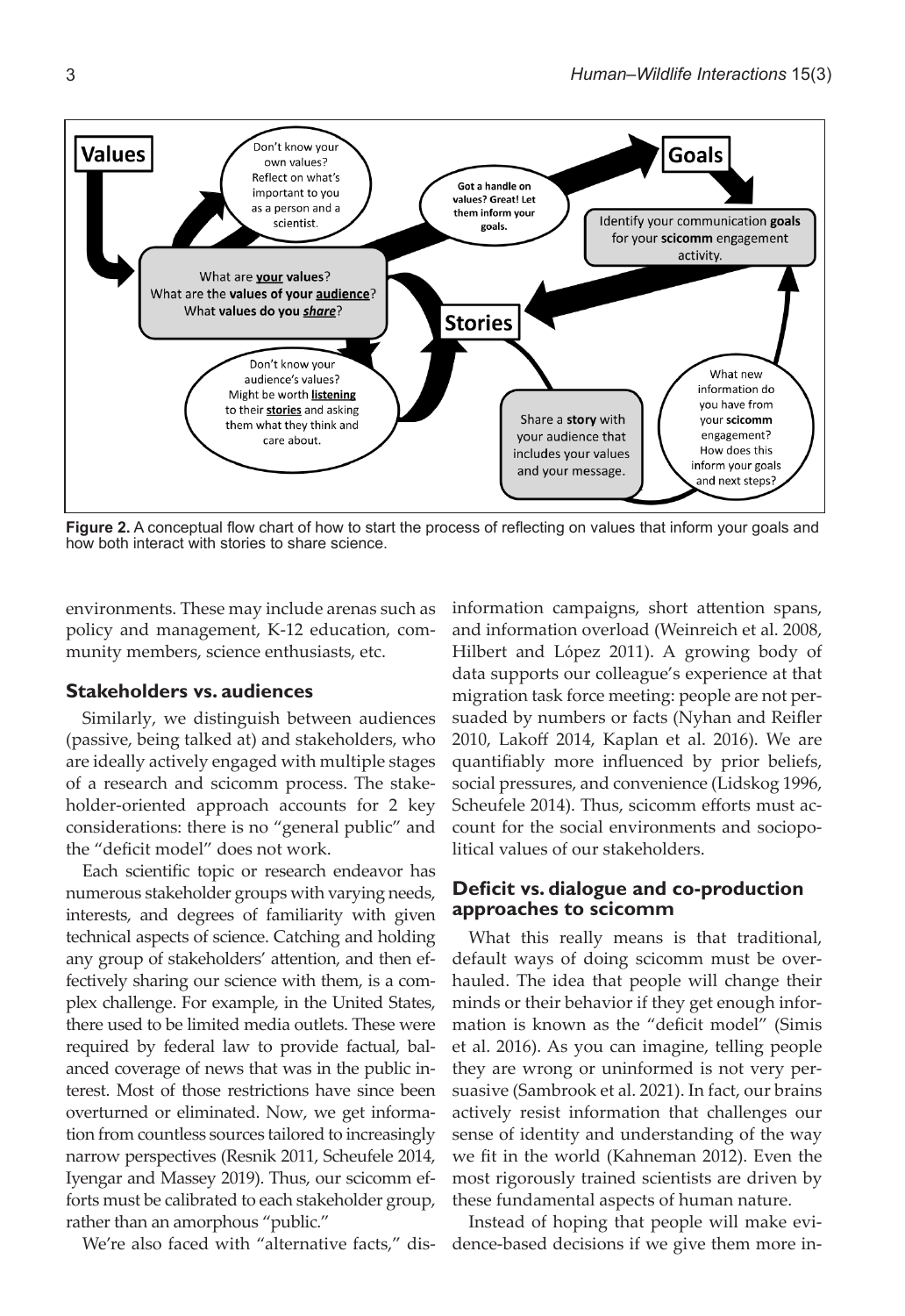| Tool                                                                                                                              | Source                                                                    | Citations and links                                                                                       | Aspect of scicomm<br>values-goals-stories<br>triangle |
|-----------------------------------------------------------------------------------------------------------------------------------|---------------------------------------------------------------------------|-----------------------------------------------------------------------------------------------------------|-------------------------------------------------------|
| Articulating and acting<br>on values                                                                                              | Dare to Lead read-along<br>workbook (pages 30-32)<br>and values worksheet | Brown (2018)                                                                                              | Values                                                |
| Big-picture goal setting                                                                                                          | Angelia Trinidad, Passion<br>Planner                                      | https://<br>passionplanner.<br>com/collections/<br>free-downloads                                         | Goals                                                 |
| Aligning goals with<br>sense of self as a<br>scientist sharing science                                                            | Impact identities paper                                                   | Risien and<br>Storksdieck (2018)                                                                          | Values + goals                                        |
| Determining what kinds<br>of scicomm feel most<br>aligned with your goals<br>and values                                           | Finding your place on<br>the science-advocacy<br>continuum paper          | Donner (2014)                                                                                             | Values + goals                                        |
| Articulating big-picture<br>scicomm goals                                                                                         | This manuscript                                                           | See the manuscript<br>section entitled<br>"Articulating and<br>using goals to plan<br>scicomm"            | Goals                                                 |
| Choosing and<br>understanding<br>stakeholders                                                                                     | This manuscript                                                           | Supplement 1, this<br>manuscript                                                                          | Values + goals                                        |
| The Message Box<br>(a straightforward,<br>adaptable worksheet for<br>identifying key aspects<br>of scicomm goals and<br>messages) | <b>COMPASS</b>                                                            | https://www.<br>compassscicomm.<br>org/tools-<br>resources/                                               | Goals + stories                                       |
| And, but, therefore (a<br>simple, powerful story<br>structure)                                                                    | National Socio-<br>Environmental Synthesis<br>Center                      | https://www.<br>sesync.org/<br>for-you/<br>communications/<br>toolkit/and-<br>but-therefore-<br>statement | <b>Stories</b>                                        |
| Tips on telling how to<br>write a personal story<br>about science                                                                 | The Story Collider                                                        | https://www.<br>storycollider.org/<br>writing-your-story                                                  | <b>Stories</b>                                        |

**Table 1.** Tools for a more-integrated approach to science communication (scicomm; listed in recommended order of use).

formation (deficit model), effective approaches involve dialogue (talking with) and co-production (working together) when doing and sharing science (Sloan 2009).

# **Good scicomm**

This brings us to a final definition. We understand good scicomm to be evidence-based,

rooted in principles of full inclusion and access to science at all stages, grounded in equity and intersectionality (Canfield and Menezes 2020, Canfield et al. 2020), fundamentally effective in the sense that science has been integrated into the beliefs, values, attitudes, and behaviors of those doing, sharing, and using science, and impacts and outcomes are tracked and as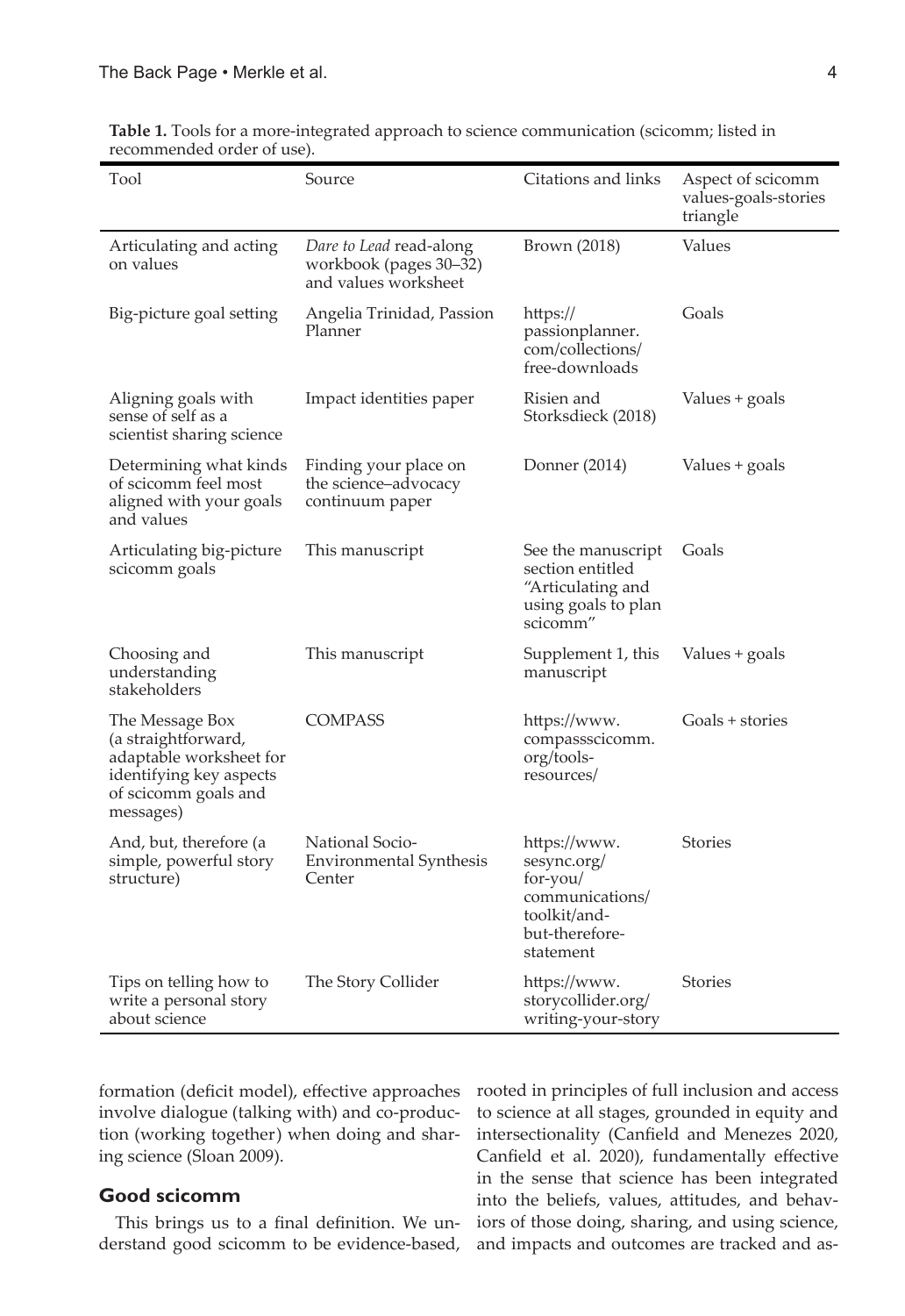sessed. With these definitions in mind, we transition to our delineation and application of the values-goals-stories framework (Figure 1).

#### **Integrating scientific and scicomm identities**

Scientists are too often conditioned to keep their personal identities and interests separate from their science (Kosso 1989). Such a paradigm impedes scicomm beyond the academy, since the most efficacious ways of engaging stakeholders require a humanistic approach to other ways of knowing, along with clarity regarding our own motivations for sharing science. Further, such separation ignores the long legacy of science lacking diversity among those who get the privilege to do science at all (Jimenez et al. 2019). It is also unrealistic to strive for full objectivity, as science and scicomm are human endeavors that are informed by the interests and needs of the people participating in them. Indeed, this separation perpetuates the myth of scientific neutrality to the detriment of individual scientists' self-efficacy (Hiles and Hinnant 2014).

A direct and actionable remedy to these persistent, unproductive attitudes about separating science and scicomm is to reframe our scientific identity. By choice, we can actively identify with the impacts of our research beyond our peers as well as within our field. Risien and Storksdieck (2018) provide a robust framework for reconceptualizing our scientific identity to include broader research impacts, which often involve scicomm. Their "impact identity" is "a concept that integrates scholarship in a scientific discipline with societal needs, personal preferences, capacities and skills, and one's institutional context. Approaching broader impacts from a place of integrated identity can support cascading impacts that develop over the course of a career" (Risien and Storksdieck 2018).

Co-author Merkle teaches the "impact identity" in scicomm courses and trainings, and participating students and scientists consistently report that the "impact identity" framework gives them permission to perceive themselves as actively engaged in the production and use of science. We recommend the "impact identity" as an applied framework for instructors, mentors of science trainees, and scientists looking to connect stakeholders to research. It is a valuable tool for science-allied individuals reconsidering their relationship to science and society.

#### **Acknowledging our values as scientists**

Once we have given ourselves permission to integrate our scientific efforts with our hopes that our work has some impact in the world, we can acknowledge our own values. Our values as scientists already inform the questions we ask, the type of research we do, and the way we choose to present and describe results (Elliott and Resnik 2014). After all, we are scientists who are also members of society with our own interests, impulses, constraints, and backgrounds.

Using frameworks such as Donner's (2014) science-advocacy continuum and Brown's (2018) leadership values exercises, we can articulate our values. This provides a necessary starting point for determining the types of scicomm we undertake (and why and how). Importantly, as we consider our values, we need not feel alone in doing scicomm—willingness by scientists to share their science beyond academia is increasingly widespread (Besley et al. 2018).

# **Understanding the values of our stakeholders**

Clarifying our values also helps us recognize that others around us may hold different yet complementary values. Self-awareness and transparency about our science-related values can also instill more trust in our stakeholders (Elliott et al. 2017). Considering all this, we can work to account for the many factors at play in others' engagement with science. These include ideology, social identity, and trust, which can each have a strong impact on stakeholders' judgement of science (Choung et al. 2020). Such factors play out in a cascade of values, beliefs, attitudes, and behaviors, with beliefs most closely tied to an individual's identity and thus least changeable (Vaske and Donnelly 1999, Strickland et al. 2021). Understanding how these factors function is crucial to effective scicomm efforts, and Strickland et al. (2021) provide a brief, straightforward discussion oriented to applied science. It is recommended reading.

It is crucial that you design your scicomm efforts around your intended stakeholders. Consider, for example, that what you present at a scientific conference will be grounded in a contri-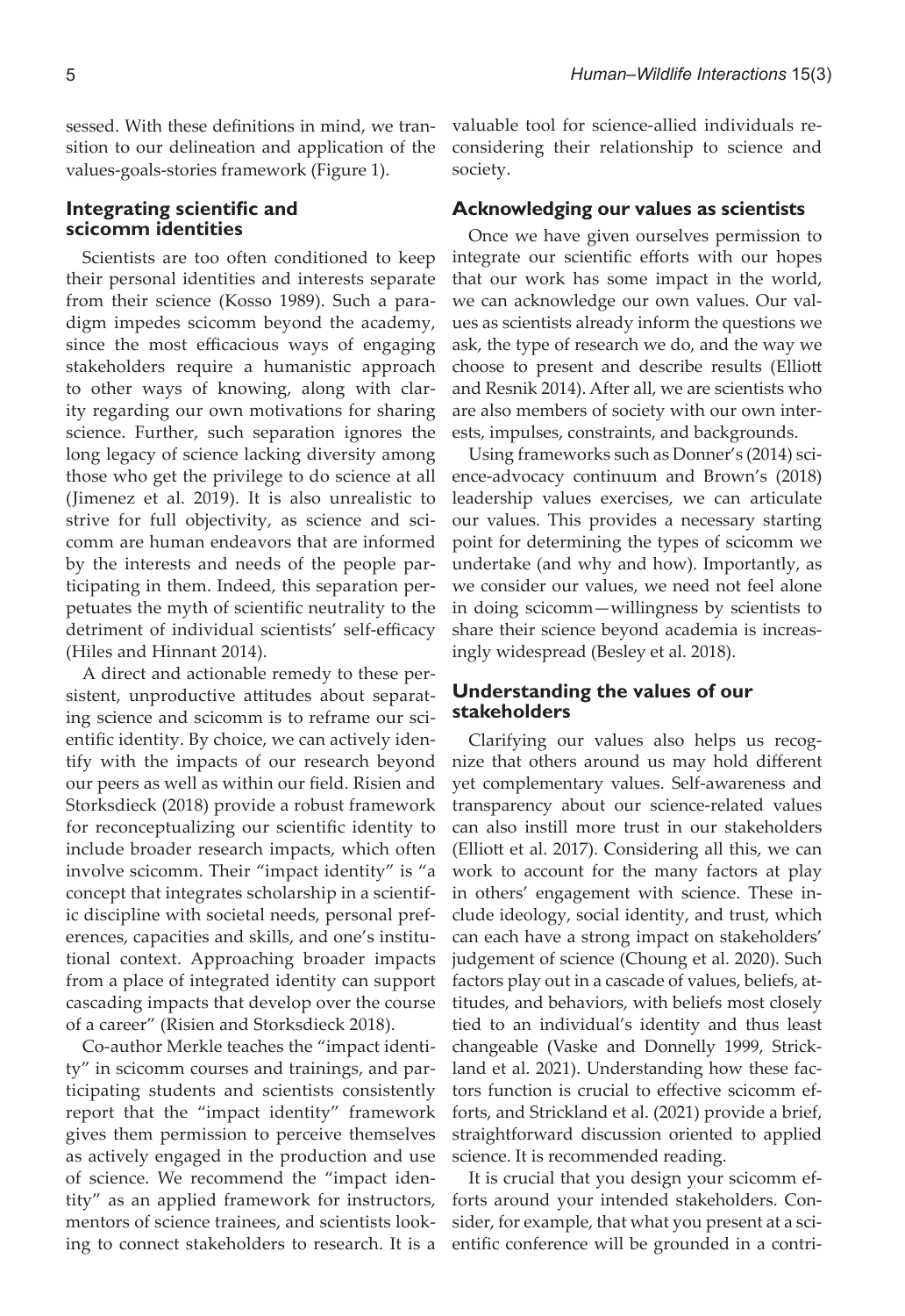bution you are making to the discipline. Meanwhile, what you communicate to a congressional representative will need to be relevant to ongoing policy decisions and likely be framed to resonate with the representative's career and policy needs (American Geophysical Union 2021). Similarly, what you share with a stakeholder group would necessarily apply to their lives and their community. Unquestionably, if you conduct the kind of regional, grassroots efforts that are increasingly common and aim to account for stakeholder values and policy constraints, you will need to move beyond sharing your knowledge to engagement that could include round table discussions, consensus processes, or even conflict mediation efforts (e.g., management of free-roaming equids or migratory native ungulates). These are forums where knowledge, values, and opinions are shared from multiple viewpoints, and stakeholders are critical to policy and decision-making (Rust et al. 2021).

During many scicomm efforts, values intersect with another crucial factor: trust. In the social sciences, the credibility of a communicator is well known to be a function of competence, goodwill, and trustworthiness (McCroskey and Teven 1999). The upshot is that trust in science is generally still high in much of the world but varies by setting (e.g., rural, urban), political and religious affiliation, and specific issues such as vaccines, genetically modified organisms, or climate change (McCright et al. 2013, Krause et al. 2019, Kreps and Kriner 2020). Given this context of widespread but conditional trust that is rooted in individuals' values, scientists must recognize there are also limits to how science can inform decision-making (Sarewitz 2004, Levin et al. 2020). Because working at the boundaries of people's values or comfort levels requires energy and time beyond a conference presentation or a casual conversation with neighbors, good scicomm efforts necessarily require trust-building and an active effort to identify shared values (Weingart and Guenther 2016).

In particular, people have their own knowledge of the place they live, which is critical to any discussion or conversation about ecology. As a result, locally known scientists (e.g., Extension agents, local biologists, or researchers) can be important science information messengers or boundary spanners (Sandmann et al. 2014), if

they are trusted in their communities (Knapp et al. 2013). Indeed, trust-based relationships have more influence on stakeholders than does trust in the underlying science (Frerichs et al. 2017).

#### **Who gets to be a stakeholder**

And yet, science has an egregious record of overlooking local knowledge and needs. The appropriative, domineering, and even colonial historical context underlying research often goes unaddressed when approaching stakeholders or individuals with a vested interest in the science being done (e.g., Skloot 2010, Zárate-Toledoa et al. 2019). Privilege plays a considerable role in the context people have coming into conversations about wildlife management and natural resource conservation overall. For example, people who grew up camping may be more familiar with and invested in the features of an ecosystem you are researching. However, those whose families could not afford vacations or the appropriate gear, or those who identify with minoritized demographics historically at risk in wild places or at risk recreating out of doors at all (Hill et al. 2021), had less access to the outdoors. For many reasons, stakeholders we hope to reach may be less knowledgeable of the natural landscape we are working within (Bonnell et al. 2019), feel threatened by the landscape itself, or have values and concerns that take precedence (McKemey et al. 2021).

Further, our perception of potential stakeholders may not align with their own. For example, while their relationships to their landscapes are nearly opposite of those socioeconomically excluded from nature, many Indigenous communities are not considered stakeholders, or may actively refuse to identify as stakeholders. Too often, Indigenous communities are approached in ways that either extract their already limited resources, tokenize them for funding purposes, or "discover" things that these cultures already know to be true (Gadgil et al. 1993). Indigenous people globally have lived on and stewarded lands taken from them since time immemorial. Accounting for this history and then working toward shared values demands building research programs in full partnership with and in service to Indigenous people.

This approach is not only the baseline for good scicomm with minoritized communities (Polfus et al. 2017, Canfield and Menezes 2020), but can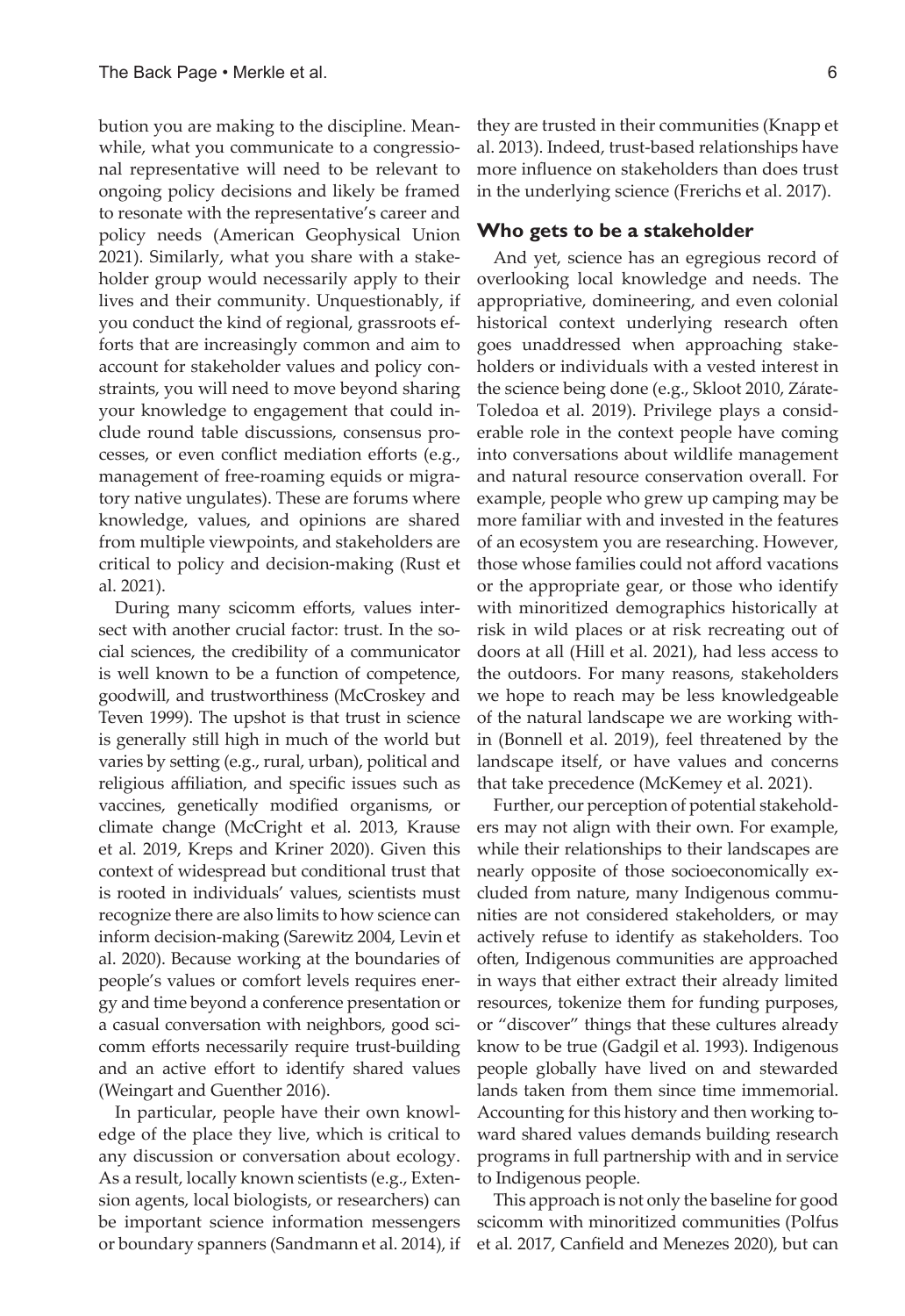also be a productive model in fully westernized contexts (Groesbeck et al. 2014). Certainly, it is not remedial to invest in a co-production approach with Indigenous or otherwise minoritized and colonially oppressed communities. Importantly, productive relationships in these communities are not developed or sustained on the same time scale as policy, funding, research, and review and promotion cycles. Thus, we must commit to long-term relationship building, and not rely on ephemeral trainees to do so. Nor should we see historically fraught landscapes as transitory research opportunities that do not integrate the local community (also known as "parachute science"; Stefanoudis et al. 2021).

Good scicomm grounded in inclusive principles accounts for past and present inequities through equal partnerships, and it attends to how marginalized communities are and have been represented and supported in science (Canfield and Menezes 2020). Considering these contexts, we argue that co-production as we describe and cite here is the ultimate version of good scicomm. Ideally, our stakeholders' needs and values are fully integrated into the science we are doing and sharing (Trisos et al. 2021).

# **Putting values to work**

While many scientists may be aware of, agree with, or even be working toward the recommendations detailed above, actually applying a values-driven approach to scicomm can be challenging. We recommend a stepwise process to identify your values, those of your stakeholders, and how to relate the two.

1. Using the worksheets suggested (Table 1), you can first consider what your core values are. Optionally, you can repeat the exercise while specifically considering your goals for science, sharing science, and a specific scicomm situation.

2. Then you can complete a second set of worksheets (Table 1 and Supplement 1) to identify who your specific target stakeholders are and what they value. Doing so is not possible in a vacuum; listening and other essential techniques are discussed in stakeholder worksheets (Supplement 1), which co-author Merkle has used when teaching scicomm. We include them here to provide detailed, step-by-step guidance for scientists and science trainees at any career level working to understand a target stakeholder group.

3. As you use the stakeholder worksheets, you will be prompted to consider your specific scicomm goals. Thus, we discuss goals next.

# **Goals-informed scicomm**

In scicomm generally, and undoubtedly in instances where we work with or want to share science with communities historically excluded from science, we must articulate our scicomm goals. Then, we can plan "backwards" to determine what approach will actually achieve those goals (Baram-Tsabari and Lewenstein 2013, Jensen and Gerber 2020).

Ideally, these goals will not be determined in the vacuum of academia, a management agency, or a conservation nonprofit, but will be determined in close coordination with target stakeholders. Otherwise, the scicomm effort itself may perpetuate the colonial and marginalizing harms discussed earlier. Thus, we recommend that goals are determined at the outset of a research project or funding proposal, so the research and scicomm adequately complement one another and appropriately account for stakeholder contexts (Strickland et al. 2021). Granted, you may not always be in a position at the outset to establish scicomm goals or to do so in partnership with stakeholders. In such cases, it is essential to at least articulate the outcomes you hope will come from publishing your work.

# **Backwards design for setting goals and planning scicomm**

Starting your planning with these final components of the overall project is known as "backwards design" because it emphasizes starting at the end, with one's goals. For example, in a socalled traditional classroom, an instructor identifies the content that needs to be covered, then designs the lesson plan, followed by an assessment to determine how much was learned. Evidence indicates that this approach is counterproductive and leads to a focus on covering the content rather than encouraging critical thinking and transferable understanding (Whitehouse 2014). In contrast, a "backwards design" instructor identifies their goals for what students should ultimate-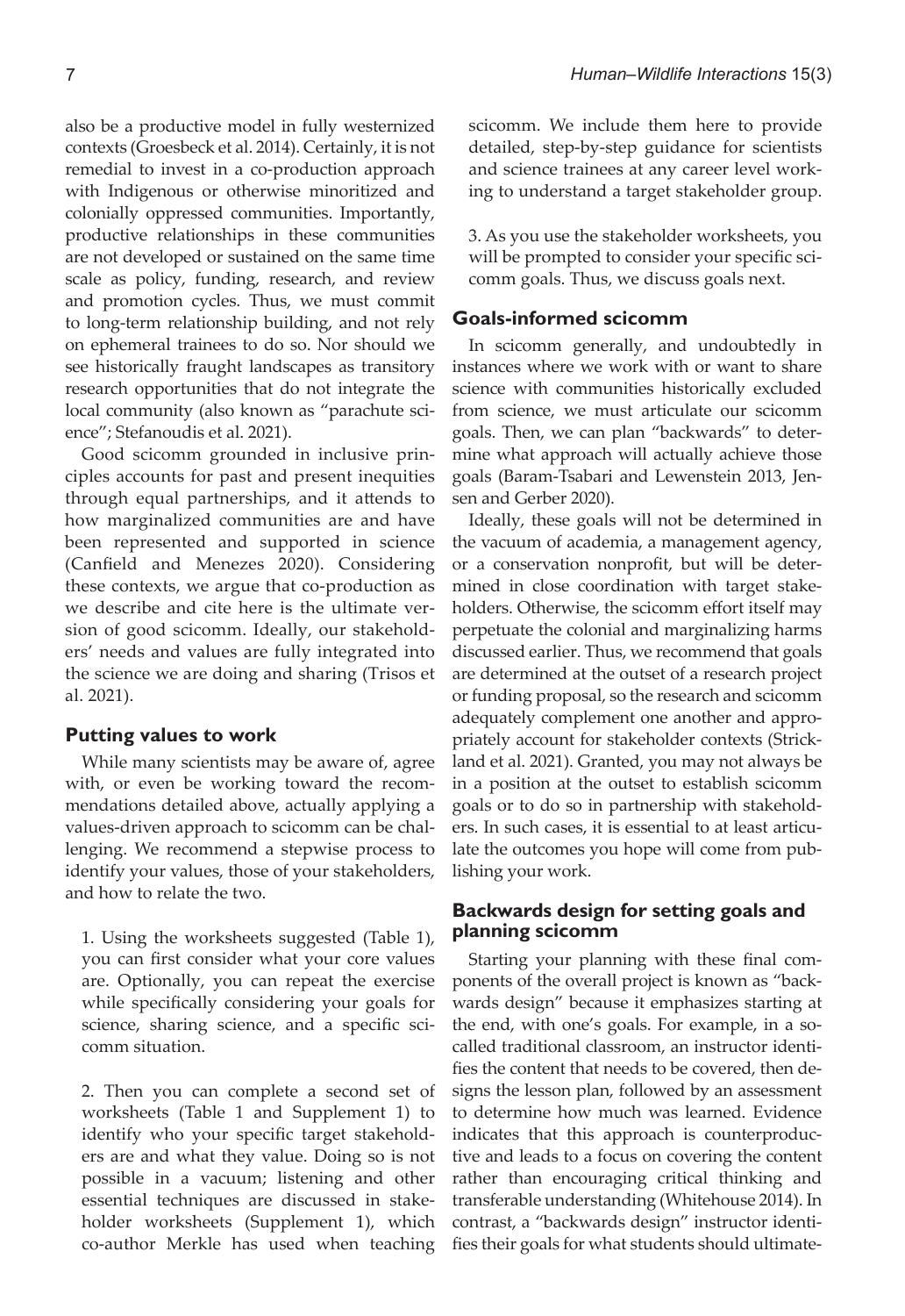ly know, designs an assessment around those learning goals, and then develops instructional activities accordingly (Wiggins and McTighe 2004). Ultimately, this process prioritizes key concepts that lead to long-term understanding versus short-term memorization or rote performance. Similarly, articulating our scicomm goals before we undertake research, or minimally, before we embark on a scicomm effort, helps us as scientists to keep our focus on the approaches to sharing science most likely to achieve our goals with and for our stakeholders.

Backward design is also evident in an ongoing movement across scientific studies that use statistical analyses to understand trends in experimental data. A common tenet among empirical scientists is to plan statistical analyses alongside the design of experiments to avoid running analyses that erroneously generate significant results, an outcome known as "*P*-hacking" (Head et al. 2015). Just as scientists rigorously plot out their investigations and analyses, those interested in sharing science should be equally methodical in their approach to public engagement, both to avoid hype (Sumner et al. 2014) and to provide a meaningful benchmark against which to assess scicomm efforts. Doing so encourages accountability and close attention to efficacy at planning, implementation, and assessment stages of our scicomm work (Reed et al. 2018, Brown et al. 2019).

Further, seasoned scicomm practitioners actively employ backwards design. Our stakeholders, and our desired results from interacting with them, often drive the means and content of communication (Aurbach et al. 2019). For example, co-author Shukla backward designed components of her dissertation that involve collaboration with local oyster aquaculture companies (Sea Grant California 2020). While she does intend to publish her research, her goal has been to keep oyster growers apprised of her findings throughout the project to support any ongoing decision-making. Additionally, each phase of the experiment has only progressed after input from the growers. By intentionally involving the aquaculturists at every stage of this research, she hopes her findings will not only be ecologically interesting, but of greater relevance to the oyster aquaculture industry. These engagement components of her research illustrate the factors that lead to more effective co-produced, applied research projects (Jones et al. 2021).

# **Articulating and using goals to plan scicomm**

As with identifying our values, we suggest a concrete set of steps to setting goals that stem from your values and then inform your work.

1. Read the "impact identity" paper (Risien and Storksdieck 2018), then use a goal setting worksheet to articulate your life and career goals. Note that this step is integrated with the values process discussed earlier. Consider what you do in your daily life and work that intersects with those goals.

2. Make note of who your research would matter to, relative to your goals, and circle back to the stakeholder worksheets from the values section (Supplement 1) to refine why you think your science could matter to your target stakeholder group.

3. Develop SMART goals (specific, measurable, achievable, relevant, and time-limited; Doran 1981), perhaps informed by a "types of public engagement" checklist (Brown et al. 2019), to articulate a timeline of tangible goals you can plan for.

4. Importantly, you may also find it necessary to embark on similar goals articulation processes with your research partners and your stakeholders. Several authors we cite provide solid grounding for how to do so: Knapp et al. (2013), Varga et al. (2016), Bodin (2017), Kotcher et al. (2017), Polfus et al. (2017), Brown et al. (2019), Merkle et al. (2019), Zárate-Toledoa et al. (2019), Canfield et al. (2020), Noy and Jabbour (2020), and Strickland et al. (2021).

#### **Story-carried scicomm**

We now return to our example of co-author Shukla's experiences with co-production research and scicomm. Given the major role that aquaculture plays in growing California's (USA) iconic oysters, and more recently, in restoring threatened marine species, it is critical that Shukla's research efforts are not siloed from growers. Further, climate change is shifting seawater temperature and chemistry, driving researchers and aquaculturists alike to invest in community outreach and demonstrate the need for mitigation. Developing functional, working partner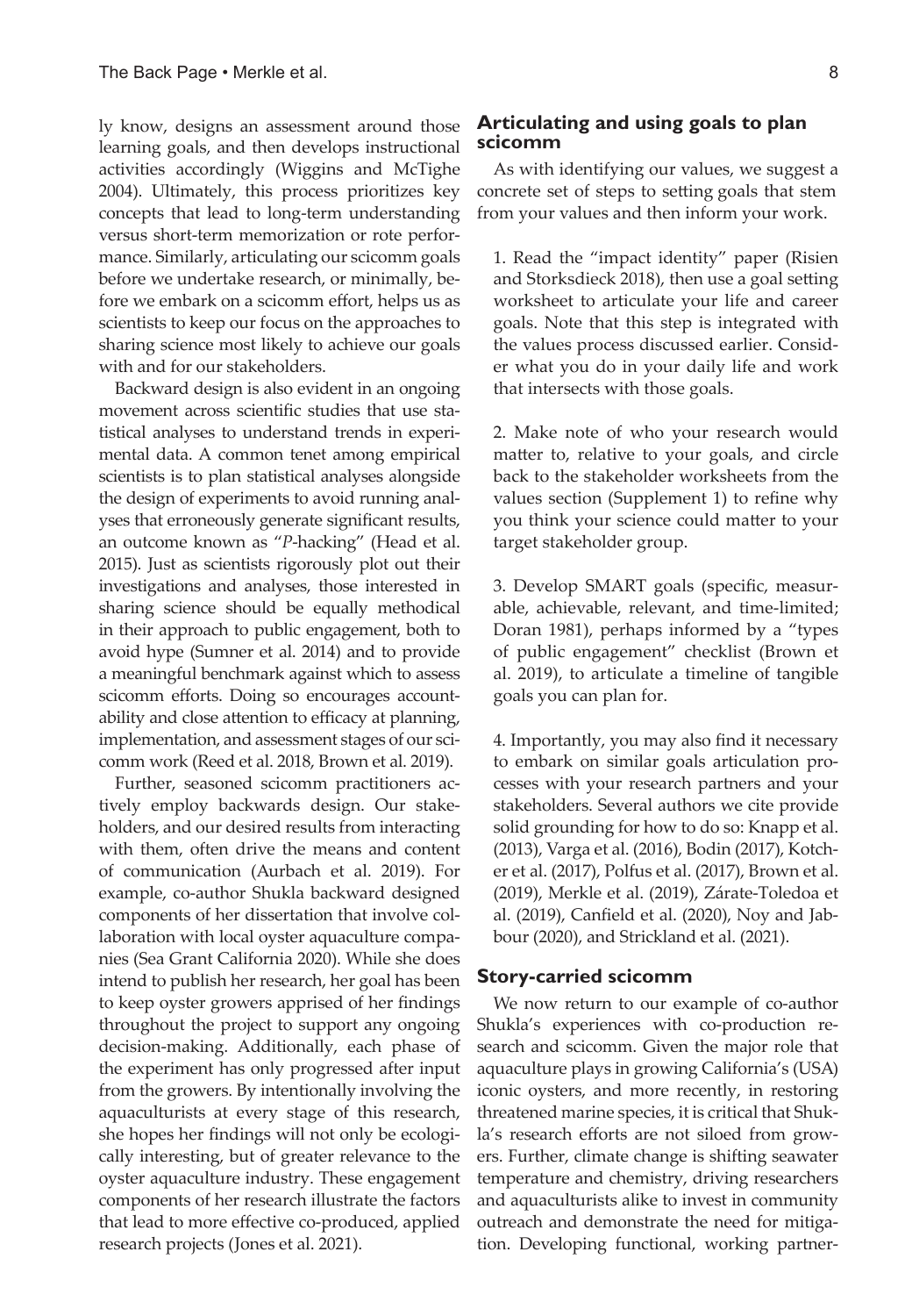ships in communities around divisive problems like climate change requires a deliberate, shared narrative that targets emotions over evidence; it requires a good story.

## **Stories as mechanisms for finding shared values and goals**

Stories like those we have shared throughout this paper are crucial to effectively sharing science because our brains are hardwired to receive information through stories (Pickering and Garrod 2004, Stephens et al. 2010). Here, we are defining a story as a narrative—a series of events happening over a period of time (Green 2008, Neeley et al. 2020). Perhaps the oldest story known is that of the eruption of Budj Bim around 37,000 years ago, told as a legend about giants by the aboriginal Gunditjmara people in Australia (Lovett 2016, Matchan et al. 2020). This is, of course, a story about the landscape that demonstrates how the local environment is woven into the language, culture, knowledge, and traditions of people through story. Stories originate from a combination of information and personal experiences (Dahlstrom 2014), and when we convey both through storytelling, our listeners connect what they hear to their own lived experiences (Downs 2014). Because of this intuitive merging of one's story with our own, stories improve our understanding of material and are more engaging, relatable, interesting, and generally very persuasive (Dahlstrom and Ho 2012, Dicks 2018).

Thus, we can build trust and community in scientific ideas through the exchange of stories (Bayer and Hettinger 2019). In educational science, technology, engineering, and math (STEM) settings, listening to personal stories from diverse scientists correlates with marginalized students having higher course grades, an increased interest in science, and a sense of belonging within STEM (Schinske et al. 2016). Many scientists can likely relate to these outcomes because many of our reasons for becoming scientists include empathizing with, relating to, or being inspired by fictional and nonfictional characters whose stories we know (Dessart and Pitardi 2019, Neeley et al. 2020). For example, co-author Valdez-Ward's work co-founding ReclaimingSTEM has created a welcoming space within science through scicomm. ReclaimingSTEM is a scicomm and policy workshop for marginalized scientists, created by and hosted by marginalized scientists. ValdezWard and her colleagues have found that science communicators from marginalized backgrounds can encourage fellow marginalized scientists to communicate and share their own science. Many of the scientists attending these trainings do so with the aim of co-creating science within their communities; this includes increasing representation and advocating for policies directly impacting their communities among other actions. Scicomm in this way not only impacts who conducts or communicates science, but also aids in selecting which topics are funded and researched. This is critically important when tackling scientific problems affecting marginalized communities.

Further, when stakeholders feel heard by scientists, they feel valued not only for their knowledge and lived experiences, but for their emotional or personal stake in their community (Varga et al. 2016). Actively listening to stories means respecting the teller's perspective and values, which greatly increases the chance of building strong, long-term relationships (Weger et al. 2014). This does not mean giving up your perspective as a scientist. Rather, respecting a stakeholder's position demonstrates your ability to acknowledge them (and by extension their community) as equal partners (Martinez-Conde and Macknik 2017). This mutual respect is essential for trusting and collaborative partnerships in which knowledge exchange and use or even co-produced research can occur.

For example, co-author Bayer was involved with a nearshore, scallop fishery closure in Maine, USA. While a fishing closure is typically a fractious situation, the experience was mutually productive thanks to a deliberate use of storytelling. Managers shared the success story of an offshore closure and the desire to have a similar success story in nearshore Maine. Fishermen shared their stories of where they formerly caught scallops. Managers used that information to design a small-scale closure that the fishermen and scientists could study collaboratively. Ultimately, the data from this project were important, but not as important as the relationships. Per one of the fishermen, "[when] you gain that relationship [with scientists], that's invaluable…that's the type of relationships that can talk shop, they comprehend what you're saying and vice versa" (Bayer and Hettinger 2019). Relationship building through story is backed up by studies reporting the success of long-term, collaborative ecological and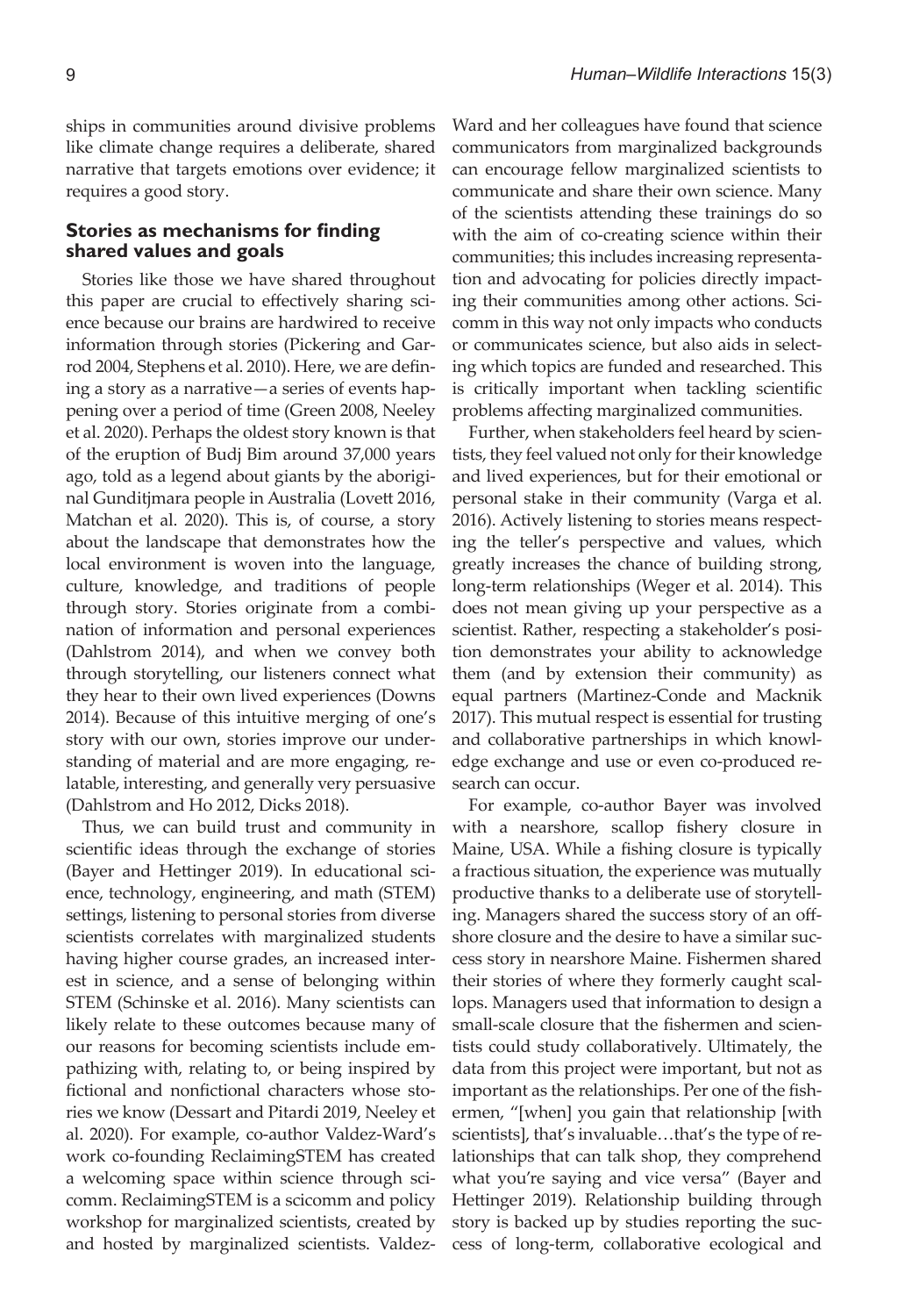environmental research projects (Bodin 2017) and the efficacy of shared personal experiences, rather than facts, to bridge value and political divides (Kubin et al. 2021).

#### **Stories can influence policy**

For example, when advocating to congressional representatives for increased science funding, co-author Valdez-Ward also emphasized that increased federal funding led to increased diversity in the sciences. To do so, Valdez-Ward and several other graduate students in a scicomm training (www.aibs.org/news/2021/210112-communication-bootcamp.html) shared stories of ways that science funding helped them become scientists by lowering barriers of access to scholarships, research opportunities, and fellowships. In their stories, these students were able to humanize science with their own personal reflections on their pathways to science. These stories helped show politicians that federal dollars fund science and the scientists being supported. The team also shared stories of undocumented and international colleagues whose graduate degrees could not be funded by federal science grants, further exacerbating issues of historic marginalization in STEM. The congressional representatives were touched by the stories being told. This helped convince some to push for increased federal funding for sciences in 2019, when the U.S. National Science Foundation, U.S. National Institutes of Health, and the U.S. Department of Agriculture were facing potential budget cuts.

# **Even scientific papers tell stories**

Effective stories usually have common characteristics: (1) a clear reason why the story is being told (what are the stakes to the teller); (2) the teller's personal or emotional connection to the story; (3) detailed characters and imagery; (4) a climax with relatable conflict, vulnerability, or achievement; and (5) a clear beginning, middle, and end (Downs 2014, Green et al. 2018).

Often, when scientists target coveted journals like *Science* or *Nature*, our papers must be framed with a lot of the characteristics of classic stories. In particular, such manuscripts focus on why the research is important (the stakes), what the study's results are (climax), and the implications (the ending). Regardless of your publication venue, scientific writing must have characters, events, and plotlines to be clear and understandable (McGill 2014, Heard 2019). You will want the reader to know why your characters (i.e., variables, subjects, experiments) are important and that there are events (observations, experiments, analysis) that these "characters" will experience or even cause. Further, the specificity we are conditioned for in science has an analogue in the writing of stories; that is, specifics, not generalities, are what enable others to relate to our stories (Merkle 2019). Including ourselves in our stories of conducting science is even more powerful (Gross et al. 2018, Neeley et al. 2020) because we bring in something that people can often relate to best—another human being.

#### **Finding your own science stories**

Drawing on expertise from organizations like The Story Collider, COMPASS, and others (Table 1) and building upon the previous 2 sections on values and goals, we propose a series of steps to help you build a story that will aid you in your scicomm goals.

1. Begin with your goals. What do you hope to accomplish by sharing your story? Staying with the theme of connecting with people, you might share a personal story that's important to you (stakes).

2. Identify the important characters (especially you as the teller, and other main characters of your story).

3. Describe the main conflict/climax of the story.

4. Then, describe the consequences of the conflict/climax of the story. The results of a story have consequences that tie back to your stakes.

5. Following that, rough out a draft, on paper or aloud with someone else. Bring your audience along with you by candidly describing your emotions, internal thoughts, imagery, or details that share the setting, etc.

6. Test this story framework on others. See what they think or if it's hard to understand. Repeat a lot of times, testing out the tools we recommend (Table 1). Ask yourself, who can relate to this story? Is there too much jargon in it? Would your stakeholders relate to at least some of it?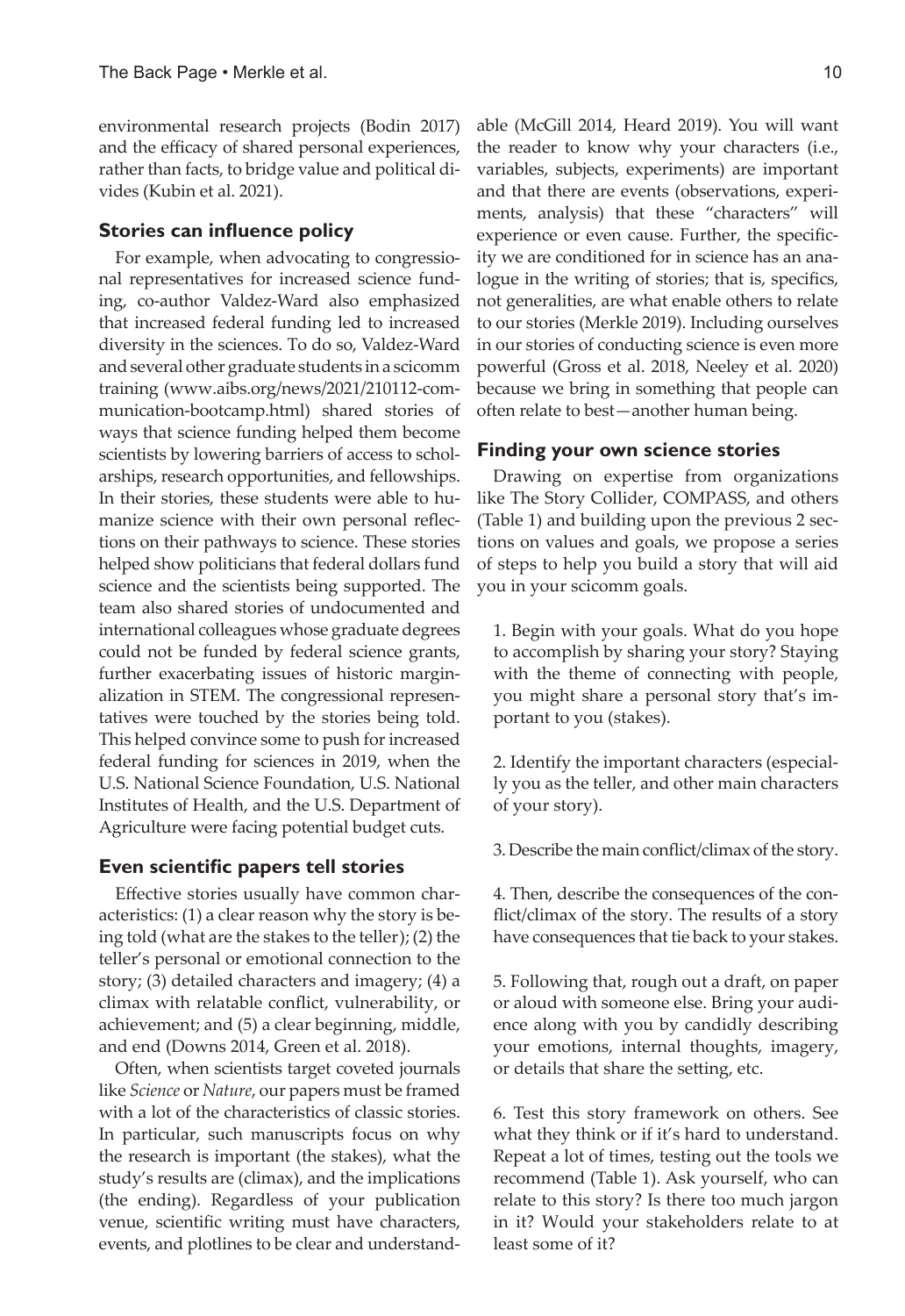**Table 2.** Systemic disincentives impeding effective science communication (scicomm) and the stakeholders directly impacted by each. "STEM [science, technology, engineering, and math] professionals" encompass science-trained professionals and trainees in any sector other than government (e.g., K-12 education, higher education, consulting, nongovernmental organizations, etc.).

|                                                                                                                                              | Major stakeholder groups     |                                  |                                              |                         |                                                                                                                                                 |
|----------------------------------------------------------------------------------------------------------------------------------------------|------------------------------|----------------------------------|----------------------------------------------|-------------------------|-------------------------------------------------------------------------------------------------------------------------------------------------|
| Systemic disincentives                                                                                                                       | <b>STEM</b><br>professionals | Individuals<br>outside)<br>STEM) | Community<br>level<br>(excluding)<br>policy) | Policy at<br>all levels | Essential context                                                                                                                               |
| Academic peer pressure<br>(real and perceived) to<br>not do scicomm                                                                          | X                            |                                  |                                              |                         | Ecklund et al. 2012,<br>AbiGhannam 2016                                                                                                         |
| Deficit-model<br>assumptions (more<br>info = logical decisions,<br>behaviors)                                                                | X                            | Х                                | X                                            | X                       | Simis et al. 2016                                                                                                                               |
| Discrepancies in<br>global access to science<br>information and<br>training                                                                  | Х                            | Х                                | X                                            | Х                       | Márquez and<br>Porras 2020, Trisos<br>et al. 2021                                                                                               |
| Dominance of English<br>as the language of<br>science and scicomm                                                                            | Х                            | X                                | X                                            | Х                       | Márquez and<br>Porras 2020                                                                                                                      |
| Lack of scicomm<br>training in science<br>curricula                                                                                          | Х                            |                                  |                                              |                         | Ecklund et al. 2012,<br>Brownell et al. 2013                                                                                                    |
| No "general public"<br>exists                                                                                                                | Х                            | X                                | X                                            | Х                       | Scheufele 2014,<br>Resnik 2011, Iyen-<br>gar and Massey 2019                                                                                    |
| Polarization,<br>weaponization of science                                                                                                    | Х                            |                                  | X                                            | Х                       | Sarewitz 2004,<br>Levin et al. 2020                                                                                                             |
| Public trust in<br>science (or lack;<br>including credibility<br>of science advocates,<br>misinformation, etc.)                              |                              | Х                                | X                                            | X                       | Lidskog 1996,<br>Resnik 2011,<br>Weingart and<br>Guenther 2016,<br>Kotcher et al. 2017                                                          |
| Scientists' perceptions<br>and insecurities<br>regarding credibility<br>and public trust                                                     | X                            |                                  |                                              |                         | Donner 2014,<br>Kotcher et al. 2017                                                                                                             |
| Papers and grants<br>"worth more" in<br>academia, though social<br>impacts touted by<br>institutions and called<br>for by funders            | X                            |                                  |                                              |                         | Shanley and López<br>2009, Ecklund et al.<br>2012                                                                                               |
| Social justice issues<br>intersect with<br>devaluation of scicomm<br>as academic service and<br>suppression of cross-<br>training in scicomm | X                            |                                  |                                              |                         | Greene et al. 2008,<br>Filetti 2009, Hirsh-<br>field and Joseph<br>2012, Kuhen and<br>Corrigan 2013, Trejo<br>2020, Watermeyer<br>and Rowe 2021 |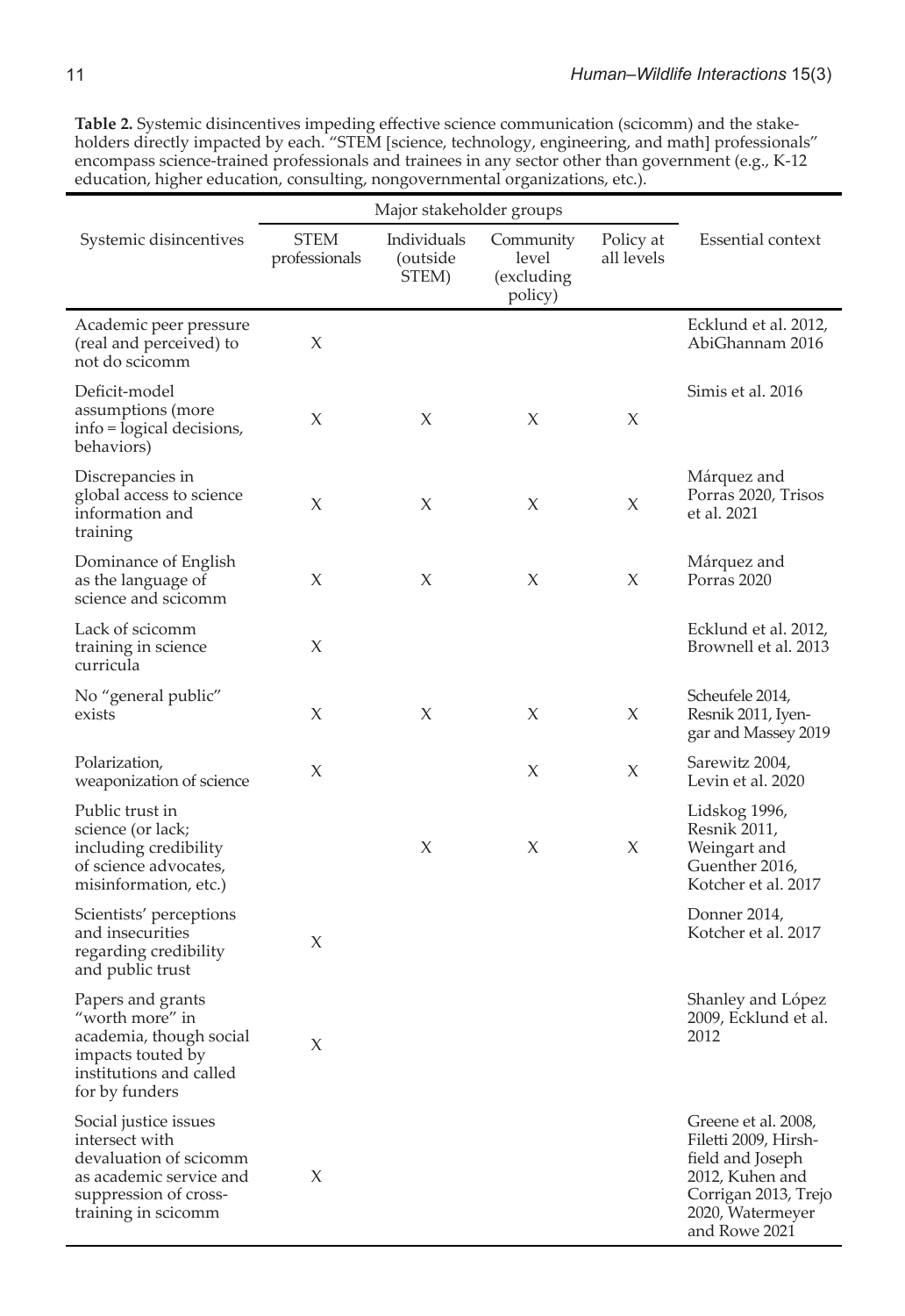Note that you may need multiple stories, either different versions of an event or distinct anecdotes, to meaningfully connect with different stakeholders. If sharing your story does improve engagement with your stakeholders, evaluate your next stage and how stories can further support your goals. Perhaps your next approach is finding ways to listen to your stakeholders' stories more, to better understand what they care about so you can relate back to them in a richer way (Noy and Jabbour 2020).

# **Discussion and Conclusion**

Good practices in scicomm provide us with strategies for putting rigorous science into action within communities that can benefit from scientific information. It is ideal to coordinate your science with stakeholder needs at the outset of a project. To do so, thinking deeply about your role as a scientist and communicator in service to society can be productive. Here we have discussed some foundational concepts that inform evidence-based, contemporary scicomm efforts, while also suggesting a framework for doing effective scicomm: connecting scicomm goals with shared values through effective storytelling.

Despite the positive outcomes that scicomm offers, it is important to consider the microand macro-scale "consequences" for engaging in this work. Thus, we must acknowledge that scientists face 2 major challenges to sharing science effectively: (1) time constraints plus multifaceted job responsibilities, along with (2) systemic disincentives that can complicate sharing science and even demotivate us from doing so (Table 2). Sometimes, scicomm is ineffective no matter how hard we try (e.g., sometimes we're not the right messenger; Knapp et al. 2013). We also recognize that good, evidence-based practices for sharing science are not an embedded, systemic part of research training, despite longstanding calls for their inclusion (Brownell et al. 2013, Simis et al. 2016). Nor are researchers outside the field of psychology often taught the nuances of how communication is received by audiences (Fiske 2018). Indeed, in some disciplines and professional settings, cross-training and inter/transdisciplinary work are disincentivized or discouraged (Naiman 1999).

For example, 3 co-authors (Bayer, Shukla, and Valdez-Ward) were not required to take science communication courses at any degree level. Coauthor Valdez-Ward also faced a particularly egregious combination of these hurdles when she was told by a colleague that engaging in scicomm would mean she would "not be treated seriously as a scientist." In this era of broad scientific misinformation, the false dichotomy or competition between producing novel science and integrating it into civic discourse is a disservice to the (often taxpayer-funded) science we produce, the decision-makers that we hope use our science, and the other stakeholders who can benefit from it. While we note many disincentives, we do not mean to discourage you. Rather, our goal is to equip you with both essential context and actionable advice you can leverage to enhance your scicomm practices.

Regardless of our ultimate career ambitions or paths, engaging with and listening to people inside and beyond our field is critical to professional and civic success. We hope that the materials we shared can help you reach the level of self-confidence that co-author Merkle often observes in students and scientists she trains in scicomm after they experience the values-goalsstories sequence that we have suggested here. For example, a student wrote, "I think it will be extremely important to integrate my personal beliefs and interests in my scicomm project, as described in the "impact identities" paper (Risien and Storksdieck 2018). Not only will this improve the content and delivery of my final project, but I will gain a personal fulfilment from it as well." Ultimately, this is what we invite you to embrace: the deep personal and professional satisfaction that we have experienced ourselves as we find ways to share science and support others to do so more effectively.

# **Acknowledgments**

We want to thank the myriad science communication practitioners whose work informs our own and has been distilled here to support fellow science communicators. We thank The Story Collider team for training in coaching, producing, teaching, and learning the social science literature of storytelling. This experience and knowledge helped inform the storytelling section of the manuscript. We appreciate the First Year English Program at the University of Wyoming for training and curriculum development experience, which helped inform the stakehold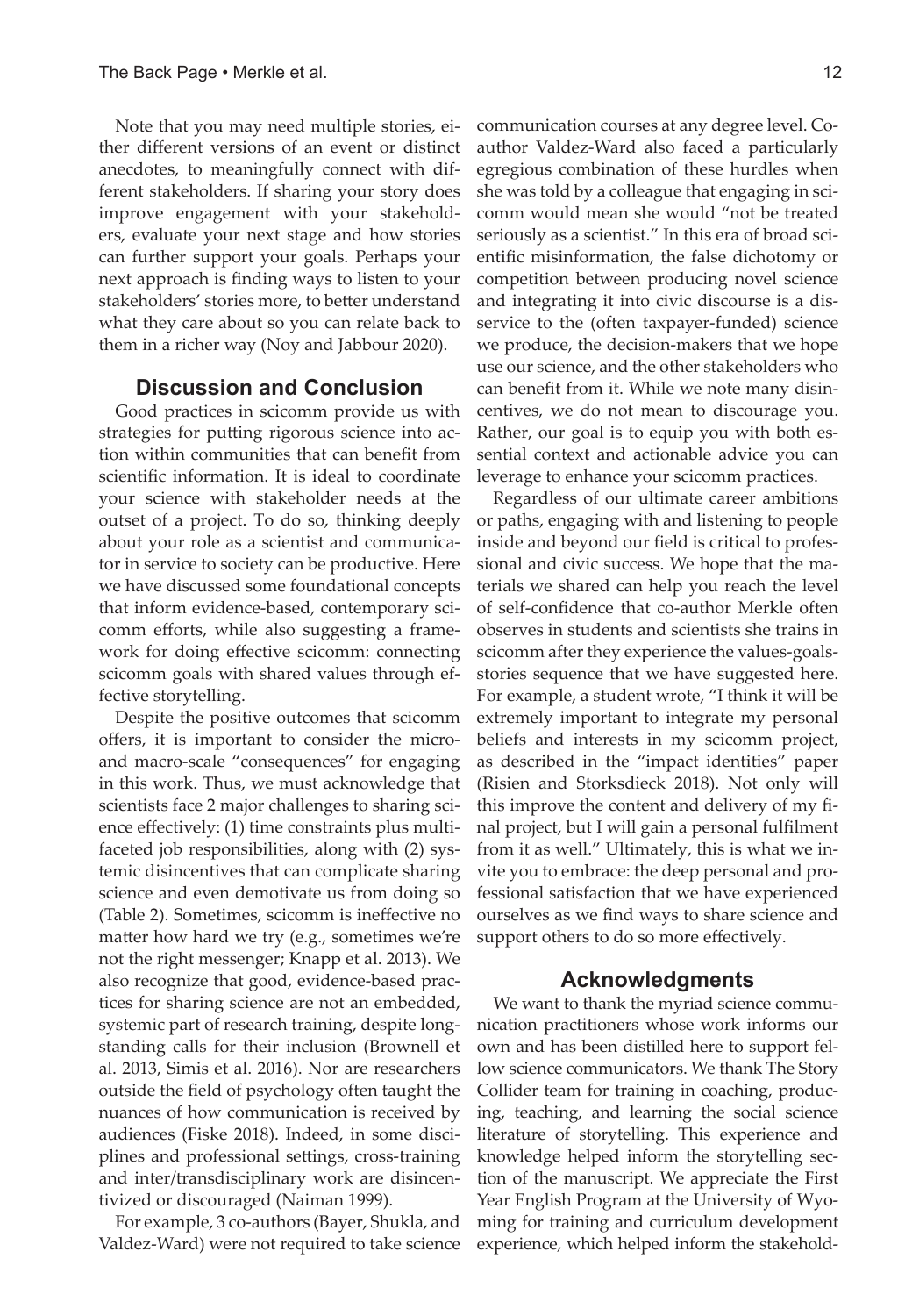er values section and supplemental worksheet (Supplement 1). Comments provided by 3 anonymous reviewers improved an earlier version of our manuscript.

# **Supplemental material**

Supplemental material can be viewed at https:// digitalcommons.usu.edu/hwi/vol15/iss3/27.

# **Literature cited**

- AbiGhannam, N. 2016. Madam science communicator: a typology of women's experiences in online science communication. Science Communication 38:468–494.
- American Geophysical Union. 2021. Crafting your message and ask for policymakers. American Geophysical Union, Washington, D.C., USA, <https:// connect.agu.org/sharingscience/resources/ toolkits>. Accessed September 25, 2021.
- Aurbach, E. L., K. E. Prater, E. T. Cloyd, and L. Lindenfeld. 2019. Foundational skills for science communication: a preliminary framework [white paper]. University of Michigan, Ann Arbor, Michigan, USA, <https://deepblue.lib.umich.edu/handle/2027.42/150489>. Accessed September 25, 2021.
- Baram-Tsabari, A., and B. V. Lewenstein. 2013. An instrument for assessing scientists' written skills in public communication of science. Science Communication 35:56-85.
- Bayer, S., and A. Hettinger. 2019. Storytelling: a natural tool to weave the threads of science and community together. Bulletin of the Ecological Society of America 100(2):e01542.
- Besley, J. C., A. Dudo, S. Yuan, and F. Lawrence. 2018. Understanding scientists' willingness to engage. Science Communication 40:559–590.
- Bodin, Ö. 2017. Collaborative environmental governance: achieving collective action in socialecological systems. Science 357:6352.
- Bonnell, K. J., C. L. Hargiss, and J. E. Norland. 2019. Understanding high school students' perception of nature and time spent outdoors across demographics. Applied Environmental Education and Communication 18:113–127.
- Brown, B. 2018. *Dare to lead* read-along workbook and values worksheet. Brené Brown, LLC, <https:// daretolead.brenebrown.com/workbook-art-picsglossary/>. Accessed September 25, 2021.
- Brown, S., A. P. Diaz, A. Esraghi, H. Gobstein, R. Kaler, S. Martin, J. E. Nelson, S. Obare, J. Reecy, S. Rovito, N. Sharkey, and S. Slovic. 2019.

Typology for public impact-focused research: ways universities might describe their research projects. Appendix 6b *in* Public impact research: engaged universities making the difference. Association of Public and Land-Grant Universities, Washington, D.C., USA.

- Brownell, S. E., J. V. Price, and L. Steinman. 2013. Science communication to the general public: why we need to teach undergraduate and graduate students this skill as part of their formal scientific training. Journal of Undergraduate Neuroscience Education 12:E6–E10.
- Canfield, K., and S. Menezes. 2020. The state of inclusive science communication: a landscape study. Metcalf Institute, University of Rhode Island, Kingston, Rhode Island, USA.
- Canfield, K. N., S. Menezes, S. B. Matsuda, A. Moore, A. N. Mosley Austin, B. Dewsbury, M. I. Feliú-Mójer, K. W. B. McDuffie, K. Moore, C. A. Reich, H. M. Smith, and C. Taylor. 2020. Science communication demands a critical approach that centers inclusion, equity, and intersectionality. Frontiers in Communication 5(2).
- Choung, H., T. P. Newman, and N. Stenhouse. 2020. The role of epistemic beliefs in predicting citizen interest and engagement with science and technology. International Journal of Science Education, Part B 10:248–265.
- Dahlstrom, M. F. 2014. Storytelling in science. Proceedings of the National Academy of Sciences 111:13614–13620.
- Dahlstrom, M. F., and S. S. Ho. 2012. Ethical considerations of using narrative to communicate science. Science Communication 34:592–617.
- Dessart, L., and V. Pitardi. 2019. How stories generate consumer engagement: an exploratory study. Journal of Business Research 104:183–195.
- Dicks, M. 2018. Storyworthy: engage, teach, persuade, and change your life through the power of storytelling. New World Library, Novato, California, USA.
- Donner, S. D. 2014. Finding your place on the science—advocacy continuum: an editorial essay. Climatic Change 124:1–8.
- Doran, G. T. 1981. There's a S.M.A.R.T. way to write management's goals and objectives. Management Review 70:35–36.
- Downs, J. S. 2014. Prescriptive scientific narratives for communicating usable science. Proceedings of the National Academy of Sciences 111:13627–13633.
- Ecklund, E. H., S. A. James, and A. E. Lincoln. 2012.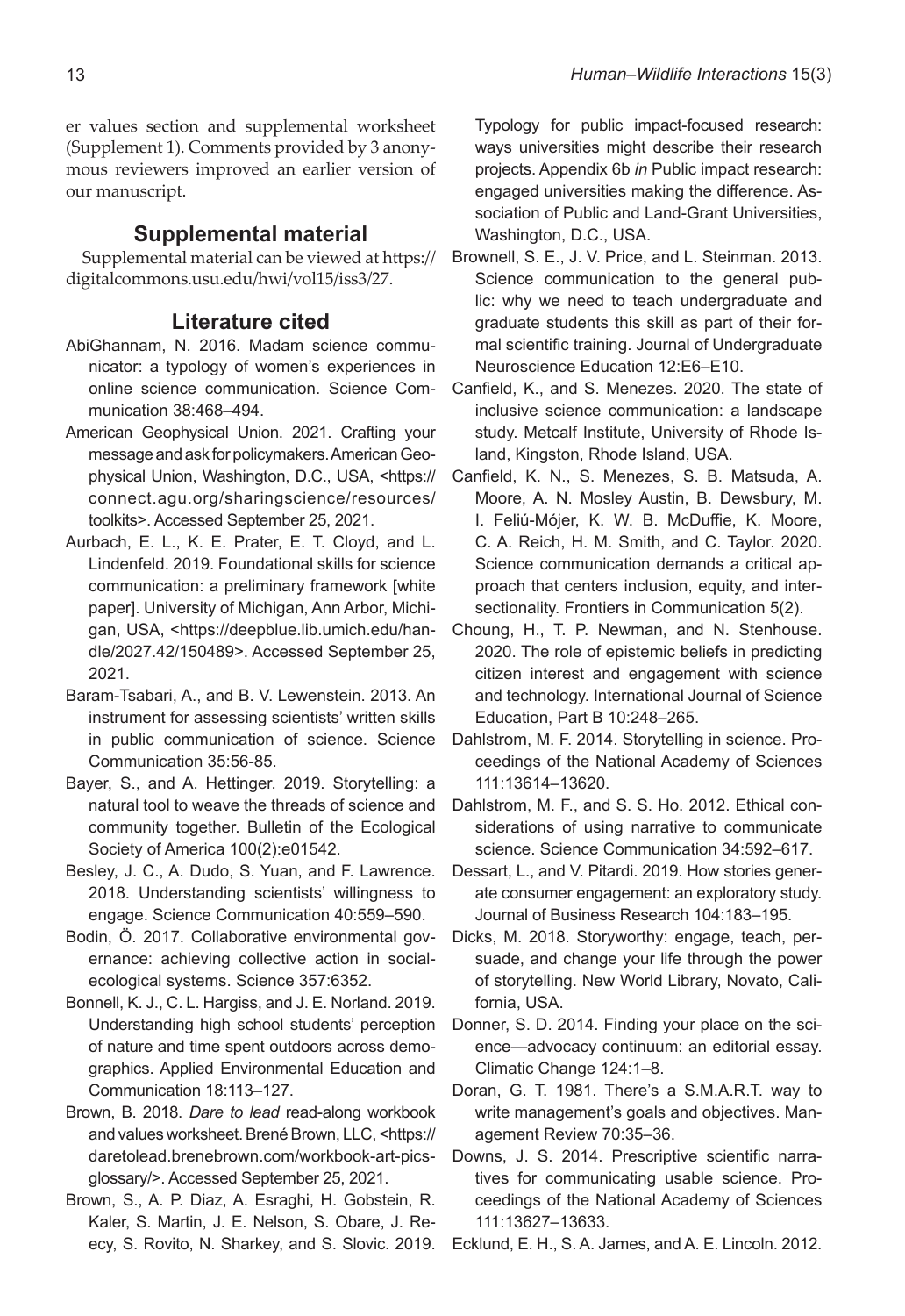How academic biologists and physicists view science outreach. PLOS ONE 7(5): e36240.

- Elliott, K. C., A. M. McCright, S. Allen, and T. Dietz. 2017. Values in environmental research: citizens' views of scientists who acknowledge values. PLOS ONE 12(10): e0186049.
- Elliott, K. C., and D. B. Resnik. 2014. Science, policy, and the transparency of values. Environmental Health Perspectives 122:647–650.
- Filetti, J. S. 2009. Assessing service in faculty reviews: mentoring faculty and developing transparency. Mentoring and Tutoring: Partnership in Learning 17:343–352.
- Fiske, S. T. 2018. Stereotype content: warmth and competence endure. Current Directions in Psychological Science 27:67–73.
- Frerichs, L., M. Kim, G. Dave, A. Cheney, K. H. Lich, J. Jones, T. L. Young, C. W. Cene, D. S. Varma, J. Schaal, A. Black, C. W. Striley, S. Vassar, G. Sullivan, L. B. Cottler, A. Brown, J. G. Burke, and G. Corbie-Smith. 2017. Stakeholder perspectives on creating and maintaining trust in community–academic research partnerships. Health Education Behavior 44:182–191.
- Gadgil, M., F. Berkes, and C. Folke. 1993. Indigenous knowledge for biodiversity conservation. Ambio 22:151–156.
- Green, M. C. 2008. Research challenges in narrative persuasion. Information Design Journal 16:47–52.
- Green, S. J., K. Grorud-Colvert, and H. Mannix. 2018. Uniting science and stories: perspectives on the value of storytelling for communicating science. FACETS 3:164–173.
- Greene, A. E. 2013. Writing science in plain English. University of Chicago Press, Chicago, Illinois, USA.
- Greene, C. H., K. A. O'Connor, A. J. Good, C. C. Ledford, B. B. Peel, and G. Zhang. 2008. Building a support system toward tenure: challenges and needs of tenure $\Box$ track faculty in colleges of education. Mentoring and Tutoring: Partnership in Learning 16:429–447.
- Groesbeck, A. S., K. Rowell, D. Lepofsky, and A. K. Salomon. 2014. Ancient clam gardens increased shellfish production: adaptive strategies from the past can inform food security today. PLOS ONE 9(3): e91235.
- Gross, L., A. Hettinger, J. W. Moore, and L. Neeley. 2018. Conservation stories from the front lines. PLOS Biology 16(2): e2005226.
- Head, M. L., L. Holman, R. Lanfear, A. T. Kahn,

and M. D. Jennions. 2015. The extent and consequences of p-hacking in science. PLOS Biology 13(3): e1002106.

- Heard, S. 2019. Every paper tells a story—or at least, it should. July 16, 2019. Scientist Sees Squirrel, <https://scientistseessquirrel.wordpress. com/2019/07/16/every-paper-tells-a-story-or-atleast-it-should/>. Accessed September 25, 2021.
- Hiles, S. S., and A. Hinnant. 2014. Climate change in the newsroom: journalists' evolving standards of objectivity when covering global warming. Science Communication 36:428–453.
- Hill, A. F., M. Jacquemart, A. U. Gold, and K. Tiampo. 2021. Changing the culture of fieldwork in the geosciences. Eos 102.
- Hilbert, M., and P. López. 2011. The world's technological capacity to store, communicate, and compute information. Science 332:60–65.
- Hirshfield, L. E., and T. D. Joseph. 2012. 'We need a woman, we need a black woman': gender, race, and identity taxation in the academy. Gender and Education 24:213–227.
- Iyengar, S., and D. S. Massey. 2019. Scientific communication in a post-truth society. Proceedings of the National Academy of Sciences 116:7656–7661.
- Jimenez, M. F., T. M. Laverty, S. P. Bombaci, K. Wilkins, D. E. Bennett, and L. Pejchar. 2019. Underrepresented faculty play a disproportionate role in advancing diversity and inclusion. Nature Ecology and Evolution 3:1030–1033.
- Jones, H. R., R. A. Briggs, A. Krepp, and E. Rohring. 2021. Strategies for successful research to application projects: a case study of the National Sea Grant College Program. Frontiers in Marine Science 7:1196.
- Kahneman, D. 2012. Thinking, fast and slow. Penguin Random House, New York, New York, USA.
- Kaplan, J. T., S. I. Gimbel, and S. Harris. 2016. Neural correlates of maintaining one's political beliefs in the face of counterevidence. Scientific Reports 6:1–11.
- Knapp, C. N., J. Cochran, F. S. Chapin, III, G. Kofinas, and N. Sayre. 2013. Putting local knowledge and context to work for Gunnison sage-grouse conservation. Human–Wildlife Interactions 7:195–213.
- Kosso, P. 1989. Science and objectivity. Journal of Philosophy 86:245–257.
- Kotcher, J. E., T. A. Myers, E. K. Vraga, N. Stenhouse, and E. W. Maibach. 2017. Does engagement in advocacy hurt the credibility of scientists? Results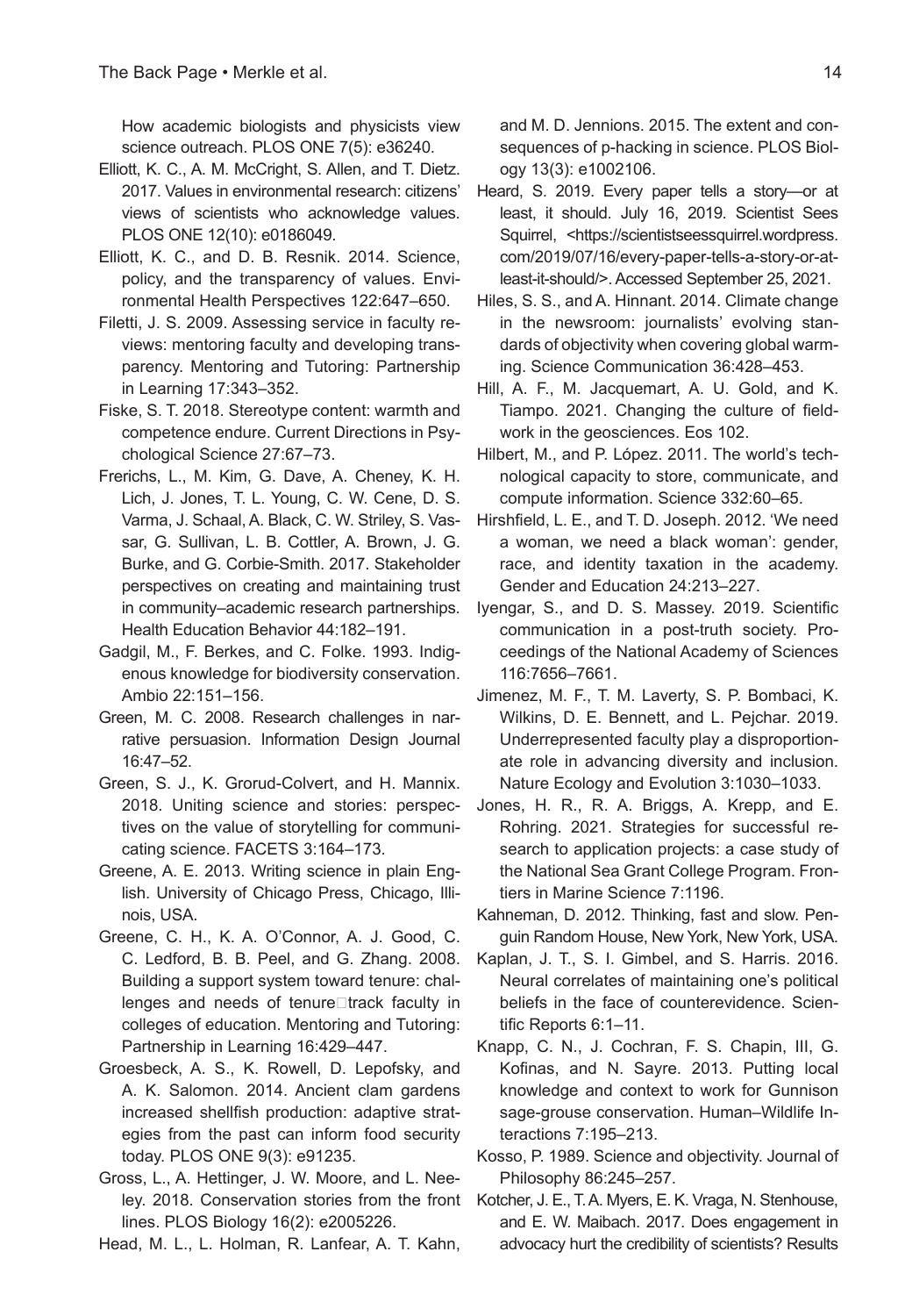from a randomized national survey experiment. Environmental Communication 11:415–429.

- Krause, N. M., D. Brossard, D. A. Scheufele, M. A. Xenos, and K. Franke. 2019. Trends—Americans' trust in science and scientists. Public Opinion Quarterly 83:817–836.
- Kreps, S. E., and D. L. Kriner. 2020. Model uncertainty, political contestation, and public trust in science: evidence from the COVID-19 pandemic. Science Advances 6(43):eabd4563.
- Kubin, E., C. Puryear, C. Schein, and K. Gray. 2021. Personal experiences bridge moral and political divides better than facts. Proceedings of the National Academy of Sciences 118(6):e2008389118.
- Kuhen, K., and T. F. Corrigan. 2013. Hope labor: the role of employment prospects in online social production. Political Economy of Communication 1:9–25.
- Lakoff, G. 2014. The all new don't think of an elephant! Know your values and frame the debate. Chelsea Green Publishing, White River Junction, Vermont, USA.
- Levin, P. S., S. A. Gray, C. Möllmann, and A. C. Stier. 2020. Perception and conflict in conservation: the Rashomon effect. BioScience 71:64–72.
- Lidskog, R., 1996. In science we trust? On the relation between scientific knowledge, risk consciousness and public trust. Acta Sociologica 39:31–56.
- Lovett, J. 2016. Dhauwurd Wurrong: the creation of Budj Bim. Translated by Vicki Couzens. Victorian Aboriginal Corporation for Languages, Brunswick, Victoria, Australia, <https://cv.vic.gov.au/stories/ aboriginal-culture/nyernila/dhauwurd-wurrongthe-creation-of-budj-bim/>. Accessed September 25, 2021.
- Martinez-Conde, S., and S. L. Macknik. 2017. Opinion: finding the plot in science storytelling in hopes of enhancing science communication. Proceedings of the National Academy of Sciences 114:8127–8129.
- Márquez, M. C., and A. M. Porras. 2020. Science communication in multiple languages is critical to its effectiveness. Frontiers in Communication 5:31.
- Matchan, E. L., D. Phillips, F. Jourdan, and K. Oostingh. 2020. Early human occupation of southeastern Australia: new insights from 40Ar/39Ar dating of young volcanoes. Geology 48:390–394.
- McCright, A. M., K. Dentzman, M. Charters, and T. Dietz. 2013. The influence of political ideology on trust in science. Environmental Research Letters 8(4):044029.
- McCroskey, J. C., and J. J. Teven. 1999. Goodwill: a reexamination of the construct and its measurement. Communication Monographs 66:90–103.
- McGill, B. 2014. How to write a great journal article—act like a fiction author. June 11, 2014. Dynamic Ecology, <https://dynamicecology.wordpress.com/2014/ 06/11/how-to-write-a-great-journal-article-act-likea-fiction-author/>. Accessed September 25, 2021.
- McKemey, M. B., E. J. Ens, J. T. Hunter, M. Ridges, O. Costello, and N. C. H. Reid. 2021. Co-producing a fire and seasons calendar to support renewed Indigenous cultural fire management. Austral Ecology 46:1011–1029.
- Merkle, B. G. 2019. Writing science: leveraging a few techniques from creative writing toward writing more effectively. Bulletin of the Ecological Society of America 101(2):e01650.
- Merkle, J. A., N. J. Anderson, D. L. Baxley, M. Chopp, L. C. Gigliotti, J. A. Gude, T. M. Harms, H. E. Johnson, E. H. Merrill, M. S. Mitchell, T. W. Mong, J. Nelson, A. S. Norton, M. J. Sheriff, E. Tomasik, and K. R. VanBeek. 2019. A collaborative approach to bridging the gap between wildlife managers and researchers. Journal of Wildlife Management 83:1644–1651.
- Naiman, R. J. 1999. A perspective on interdisciplinary science. Ecosystems 2:292–295.
- Neeley, L., E. Barker, S. R. Bayer, R. Maktoufi, K. J. Wu, and M. Zaringhalam. 2020. Linking scholarship and practice: narrative and identity in science. Frontiers in Communication 5:35.
- Noy, S., and R. Jabbour. 2020. Decision-making in local context: Expertise, experience, and the importance of neighbours in farmers' insect pest management. Sociologia Ruralis 60:1–9.
- Nyhan, B., and J. Reifler. 2010. When corrections fail: the persistence of political misperceptions. Political Behavior 32:303–330.
- Pickering, M. J., and S. Garrod. 2004. Toward a mechanistic psychology of dialogue. Behavioral and Brain Sciences 27:169–190.
- Plain Language Action and Information Network. 2011. Avoid jargon. Federal Plain Language Guidelines, May 1, 2011. Plain Language Action and Information Network, Washington, D.C., USA, <https://www.plainlanguage.gov/guidelines/ words/avoid-jargon/>. Accessed September 25, 2021.
- Polfus, J. L., D. Simmons, M. Neyelle, W. Bayha, F. Andrew, L. Andrew, B. G. Merkle, K. Rice, and M. Manseau. 2017. Creative convergence: exploring biocultural diversity through art. Ecology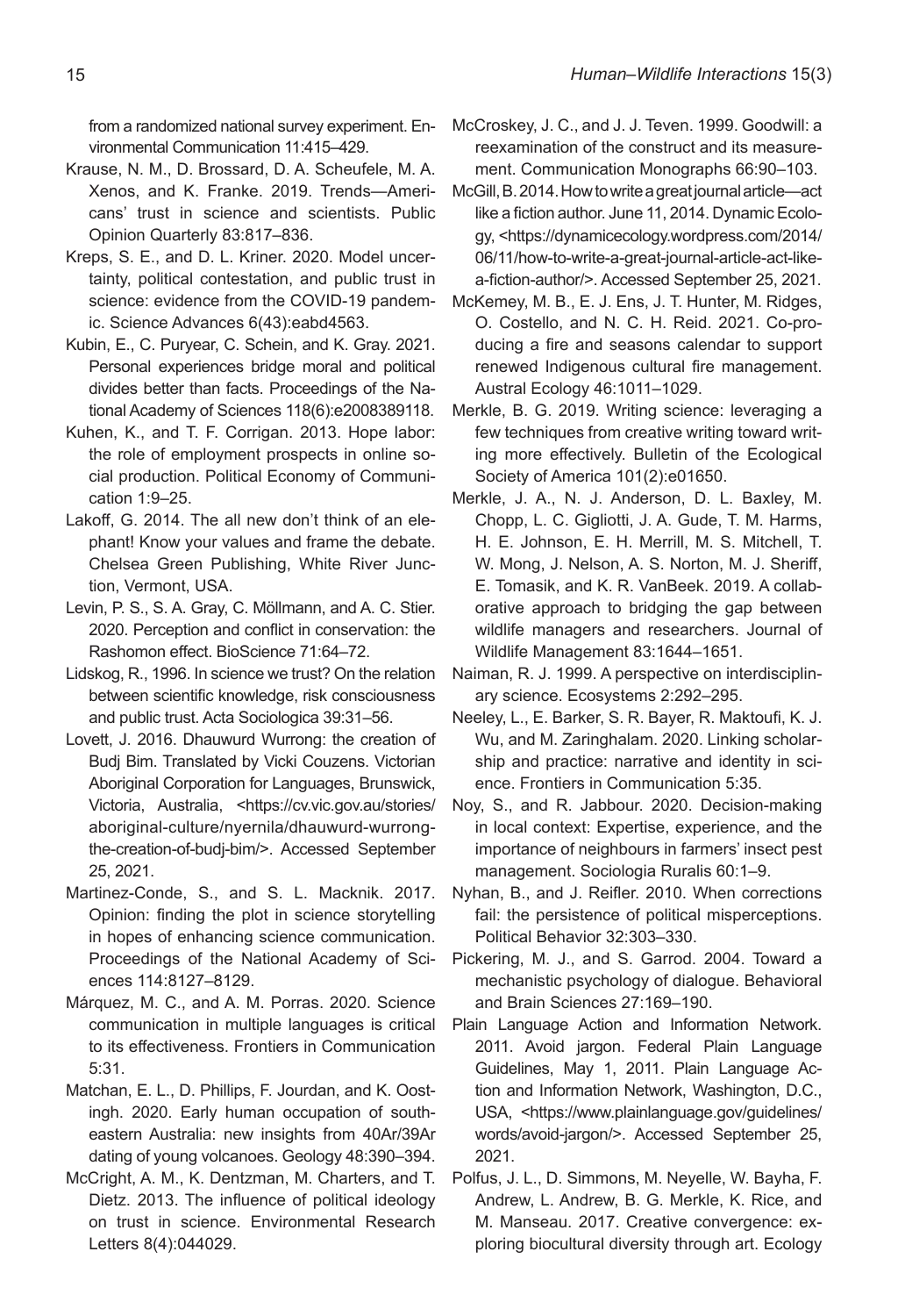and Society 22(2):4.

- Reed, M. S., S. Duncan, P. Manners, D. Pound, L. Armitage, L. Frewer, C. Thorley, and B. Frost. 2018. A common standard for the evaluation of public engagement with research. Research for All 2:143–162.
- Resnik, D. B. 2011. Scientific research and the public trust. Science and Engineering Ethics 17:399–409.
- Risien, J., and M. Storksdieck. 2018. Unveiling impact identities: a path for connecting science and society. Integrative and Comparative Biology 58:58–66.
- Rust, N. A., L. Rehackova, F. Naab, A. Abrams, C. Hughes, B. G. Merkle, B. Clark, and S. Tindale. 2021. What does the UK public want farmland to look like? Land Use Policy 106:105445.
- Sambrook, K., E. Konstantinidis, S. Russell, and Y. Okan. 2021. The role of personal experience and prior beliefs in shaping climate change perceptions: a narrative review. Frontiers in Psychology 12:2679.
- Sandmann, L. R., J. W. Jordan, C. D. Mull, and T. Valentine. 2014. Measuring boundary-spanning behaviors in community engagement. Journal of Higher Education Outreach and Engagement 18:83–96.
- Sarewitz, D. 2004. How science makes environmental controversies worse. Environmental Science and Policy 7:385–403.
- Scheufele, D. A. 2014. Science communication as political communication. Proceedings of the National Academy of Sciences 111(Supplement 4):13585–13592.
- Schinske, J. N., H. Perkins, A. Snyder, and M. Wyer. 2016. Scientist spotlight homework assignments shift students' stereotypes of scientists and enhance science identity in a diverse introductory science class. CBE—Life Sciences Education 15:47.
- Sea Grant California. 2020. Does the thermal history of the commercially farmed Pacific oyster (*Crassostrea gigas*) influence tolerance to temperature-related disease outbreaks? Sea Grant California, Davis, California, USA, <https://caseagrant.ucsd.edu/project/doesthe-thermal-history-of-the-commerciallyfarmed-pacific-oyster-crassostrea-gigas>. Accessed September 25, 2021.
- Shanley, P., and C. López. 2009. Out of the loop: why research rarely reaches policy makers and the public and what can be done. Biotropica

41:535–544.

- Simis, M. J., H. Madden, M. A. Cacciatore, and S. K. Yeo. 2016. The lure of rationality: why does the deficit model persist in science communication? Public Understanding of Science 25:400–414.
- Skloot, Rebecca. 2010. The immortal life of Henrietta Lacks. Random House, New York, New York, USA.
- Sloan, P. 2009. Redefining stakeholder engagement: from control to collaboration. Journal of Corporate Citizenship 36:25–40.
- Smith, A. N. B., and B. G. Merkle. 2021. Meaningmaking in science communication: a case for precision in word choice. Bulletin of the Ecological Society of America 102(1):e01794.
- Stefanoudis, P. V., W. Y. Licuanan, T. H. Morrison, S. Talma, J. Veitayaki, and L. C. Woodall. 2021. Turning the tide of parachute science. Current Biology 31:R184–R185.
- Stephens, G. J., L. J. Silbert, and U. Hasson. 2010. Speaker–listener neural coupling underlies successful communication. Proceedings of the National Academy of Sciences 107:14425– 14430.
- Strickland, J., B. G. Merkle, P. Deibert, H. Nikonow, D. Edmunds, S. Soileau, T. Messmer, C. Rose, B. Kenna, and M. McFadzen. 2021. Communication and public engagement. Pages 239–246 *in* T. E. Remington, P. A. Deibert, S. E. Hanser, D. M. Davis, L. A. Robb, and J. L. Welty, editors. Sagebrush conservation strategy—challenges to sagebrush conservation: U.S. Geological Survey open-file report 2020–1125. U.S. Geological Survey, Reston, Virginia, USA.
- Sumner, P., S. Vivian-Griffiths, J. Boivin, A. Williams, C. A. Venetis, A. Davies, J. Ogden, L. Whelan, B. Hughes, B. Dalton, F. Boy, and C. D. Chambers. 2014. The association between exaggeration in health related science news and academic press releases: retrospective observational study. BMJ 349:g7015.
- Trejo, J. 2020. The burden of service for faculty of color to achieve diversity and inclusion: the minority tax. Molecular Biology of the Cell 31:2752–2754.
- Trisos, C. H., J. Auerbach, and M. Katti. 2021. Decoloniality and anti-oppressive practices for a more ethical ecology. Nature Ecology and Evolution 5:1205–1212.
- Varga, M., C. Johnson, D. Fox, and P. Phartiyal. 2016. Scientist–community partnerships: a